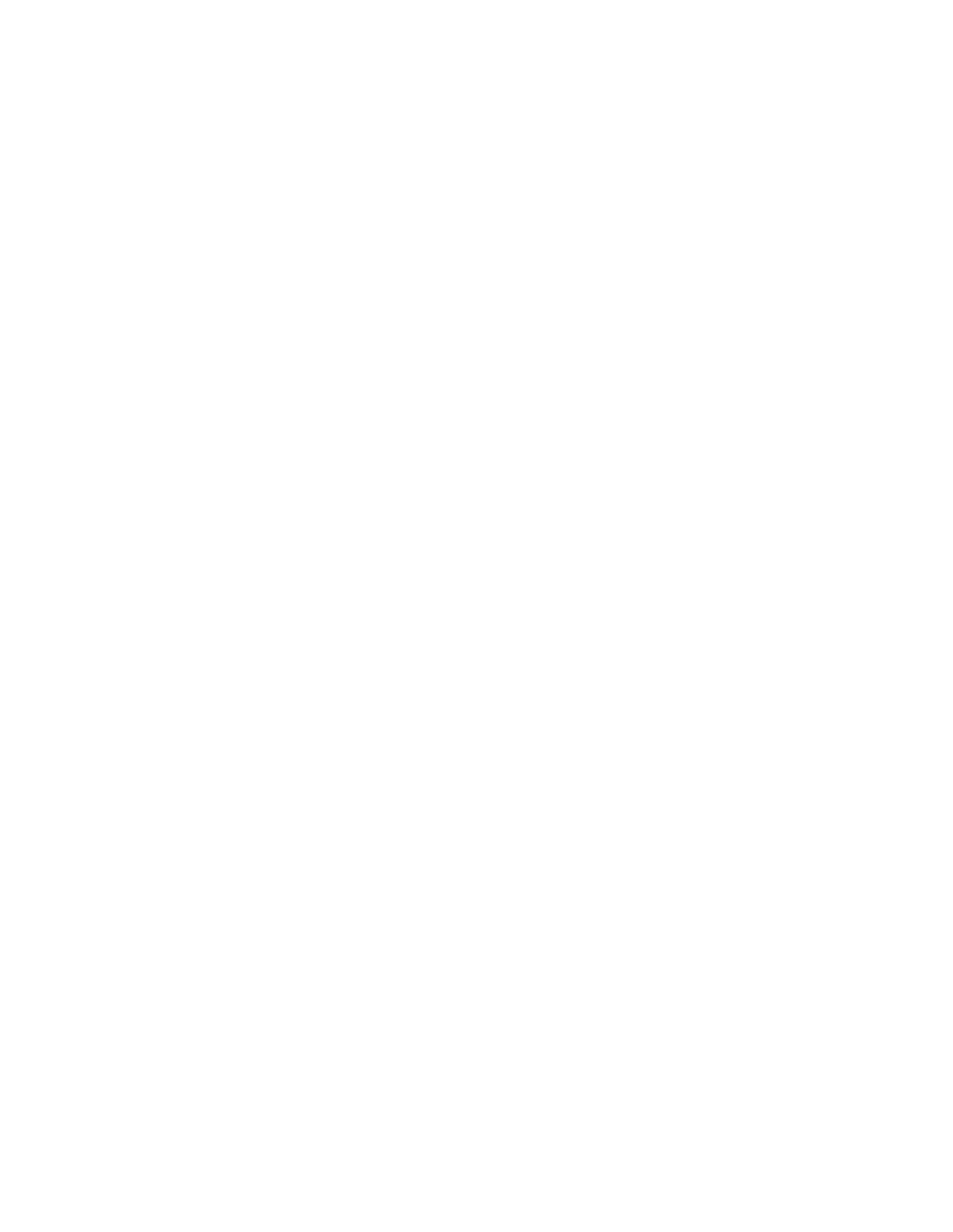

 **Offi ce of Multnomah County Auditor**

> 501 SE Hawthorne Room 601 Portland, Oregon 97214 Phone: (503) 988-3320

 Fran Davison Judith DeVilliers Nicole Dewees Craig Hunt Jennifer McGuirk Marc Rose Mark Ulanowicz

Date: June 12, 2013

- To: Multnomah County Chair Jeff Cogen Commissioner Deborah Kafoury, District 1 Commissioner Loretta Smith, District 2 Commissioner Judy Shiprack, District 3 Commissioner Diane McKeel District 4 Sheriff Daniel Staton District Attorney Rod Underhill
- From: Steve March, Multnomah County Auditor Judith DeVilliers, Principal Management Auditor Mark Ulanowicz, Principal Management Auditor Nicole Dewees, Performance Auditor

Subject: Financial Condition Report, 2013

This is the eleventh biennial financial condition report completed by the Auditor's Office. For most indicators we use a ten-year period, which is commonly used by local governments to demonstrate the ability to fund services on an ongoing basis. A local government that can maintain services to the public while meeting changing service demands and withstanding economic downturns is generally considered to be in good financial condition. We believe the County has met this standard.

Over the past twenty-plus years we have worked with the County's Boards, Budget Directors and Chief Financial Officers, who have made the difficult decisions that have affected the past, present and future of the County. In five of the eleven reports we have published we have made recommendations for policies or actions to improve the County's financial condition. We are not making additional recommendations in this report and are pleased to report that nearly all of our recommendations have been implemented to date.

Because a financial condition report is a look back, nearly all of the most recent data trends negatively reflecting the economic downturn suffered locally and nationally, but a couple of indicators, New Construction and the Number of Businesses, point upward. The County's past commitment to solid financial policies has put us in a good financial condition to serve our constituents as conditions improve.

We would like to thank the various staff who provided assistance in this report and in contributing to the strength of the County.

Steve March County Auditor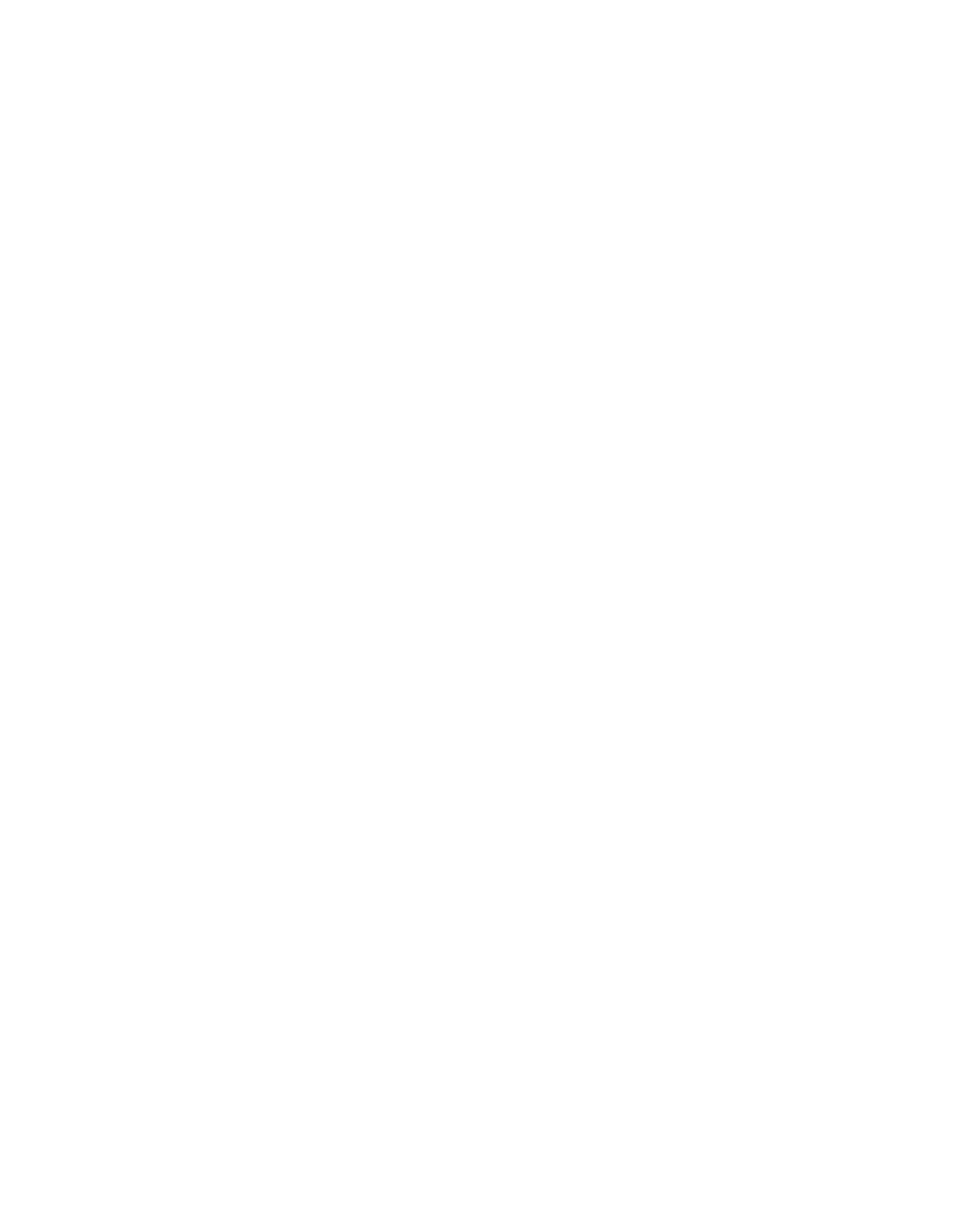# **Table of Contents**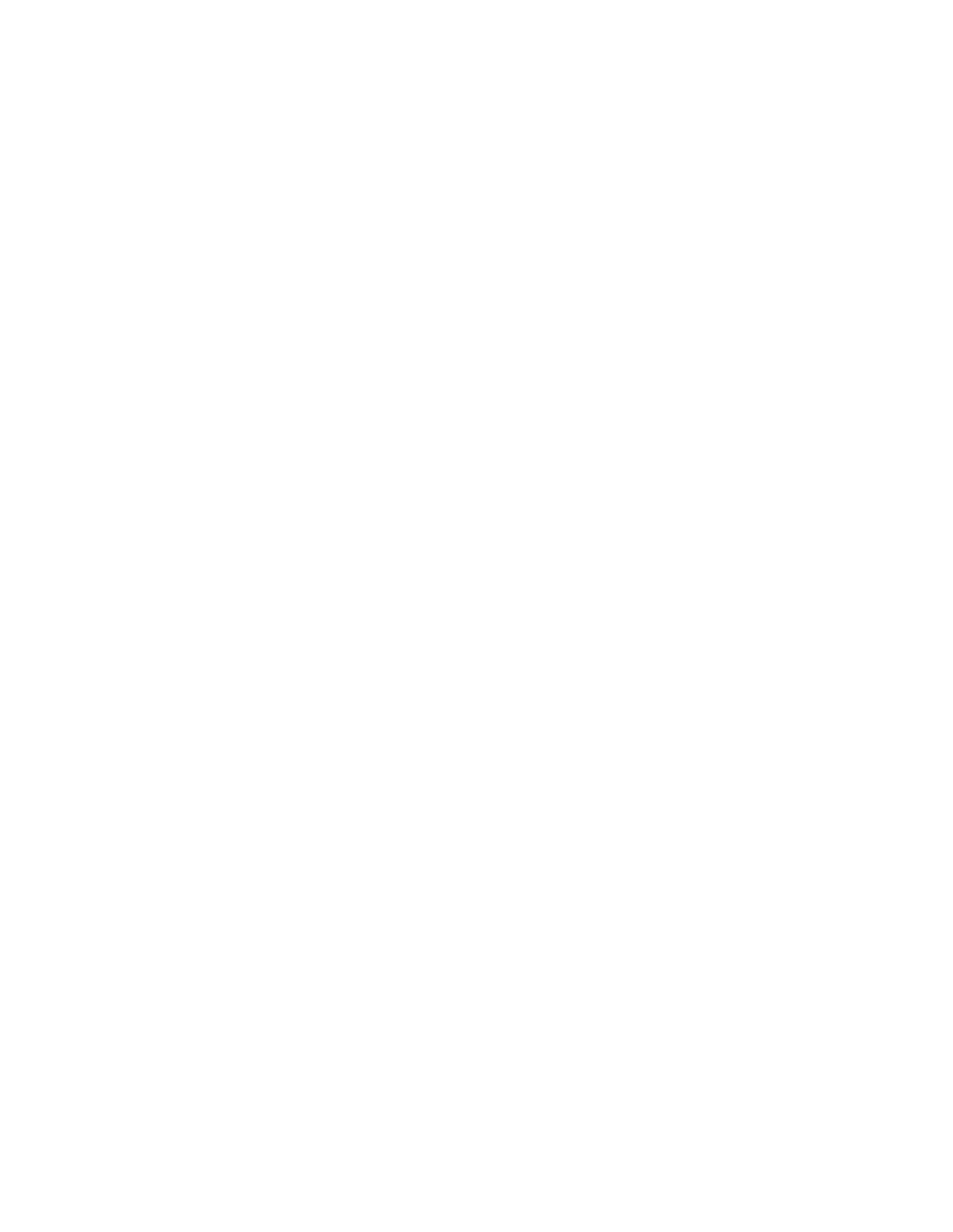### Introduction

This is the eleventh report completed by the Auditor's Office on the financial condition of Multnomah County. The report is issued biennially and covers indicators over a ten-year period. These measures are commonly used by local governments to demonstrate their ability to fund services on a continuing basis. A local government in good financial condition can maintain services to the public, withstand economic downturns, and meet the demands of changing service needs.

The Auditor's Office looked at measures of resources coming into the County, how these resources were used, and the County's financial health over time. We also included indicators showing changes in population and the economy, and assessed how those changes can affect County services.

Five of our eleven reports had recommendations for policy or actions to improve the County's financial condition; we have listed these in "Recommendations from Prior Reports" on page 20. Nearly all of our recommendations have been implemented because of the strong financial leadership of the County's Budget Directors and Chief Financial Officers over the years, and Boards of County Commissioners willing to make the difficult decisions that affect both the present and future of the County.

Since we began issuing these reports, the County has undergone major changes in the property tax system, assumed responsibility for some state human service and public safety programs, and experienced economic downturns. We believe the current financial health of Multnomah County is the result of difficult decisions made by County Boards who responded to these challenges by creating and following sound financial policies while providing better service to the public.

The following two charts provide a brief look at the thirty-years covered in our last ten reports and this, our eleventh. Although property tax revenues have grown with the economy and an increasing population, the County has also increased its dependence on intergovernmental revenues from state and federal sources for many essential County services.

#### **Thirty-Year Operating Revenues by Source** Fiscal year ended June 30 Adjusted for inflation (in millions)

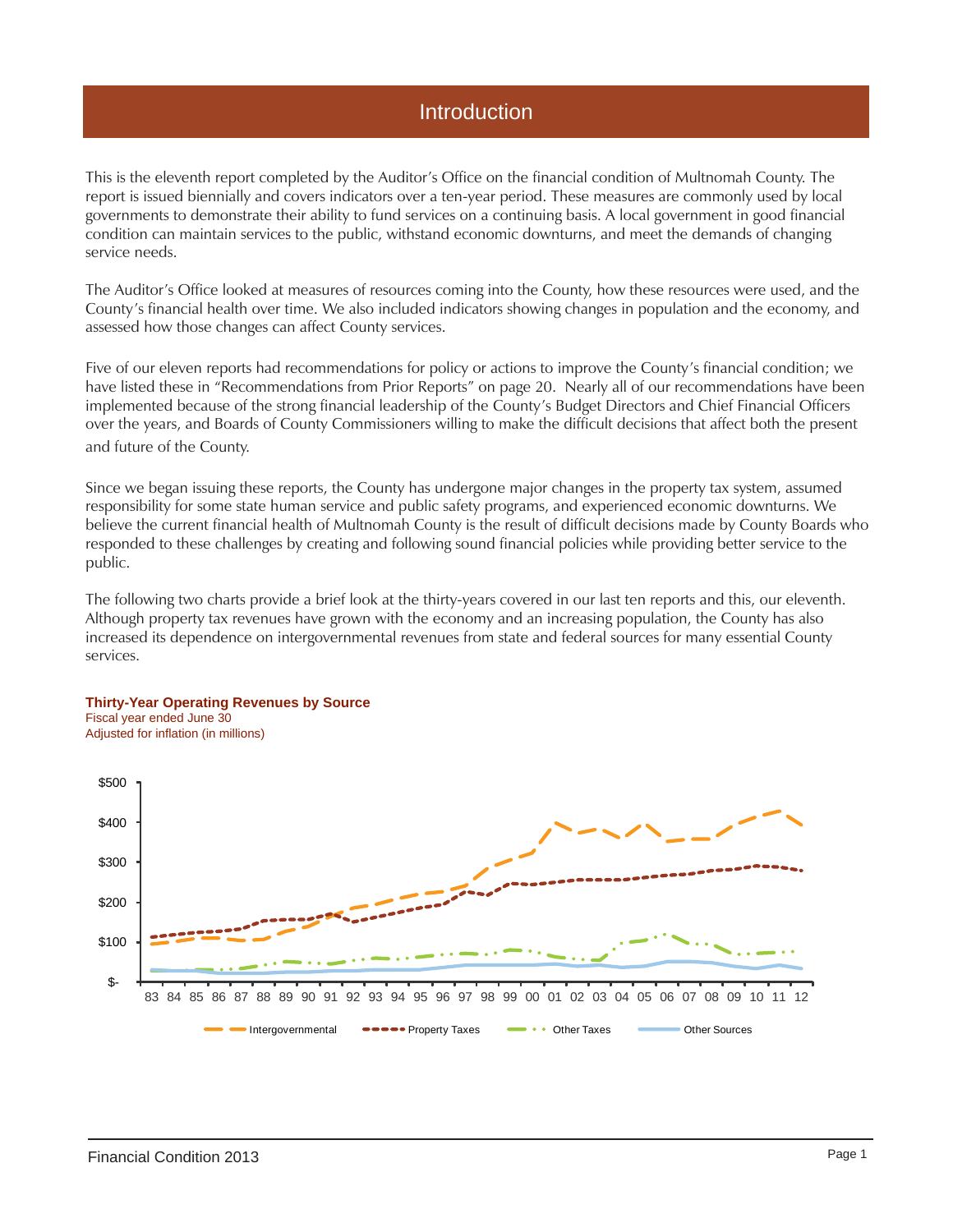## **Introduction**

Our report on the financial condition of the County includes indicators relating to the economy and demographics in addition to revenues and spending. Economic conditions influence resources such as business income tax, and even more recently property taxes. A poor economy and loss of jobs puts more County residents at risk and in need of services. The unemployment rate is one indicator of the economic conditions in the County. In the last thirty-years covered by our reports, the unemployment rate has fluctuated from occasional low rates under 5% up to some years with high rates over 10%. Maintaining a healthy financial condition for the County has been challenging for the Board of County Commissioners who have to make difficult decisions of meeting the immediate needs of County residents and maintaining a healthy government that can meet the ongoing and future needs.





The remainder of this report shows financial indicators over the ten-year period of FY03 to FY12. The revenues and spending are those from all funds used to pay for ongoing services, but not bond proceeds for capital projects or some revenues collected for other governments. All indicators in the report are adjusted for inflation. See page 21 for further details describing the scope of our review.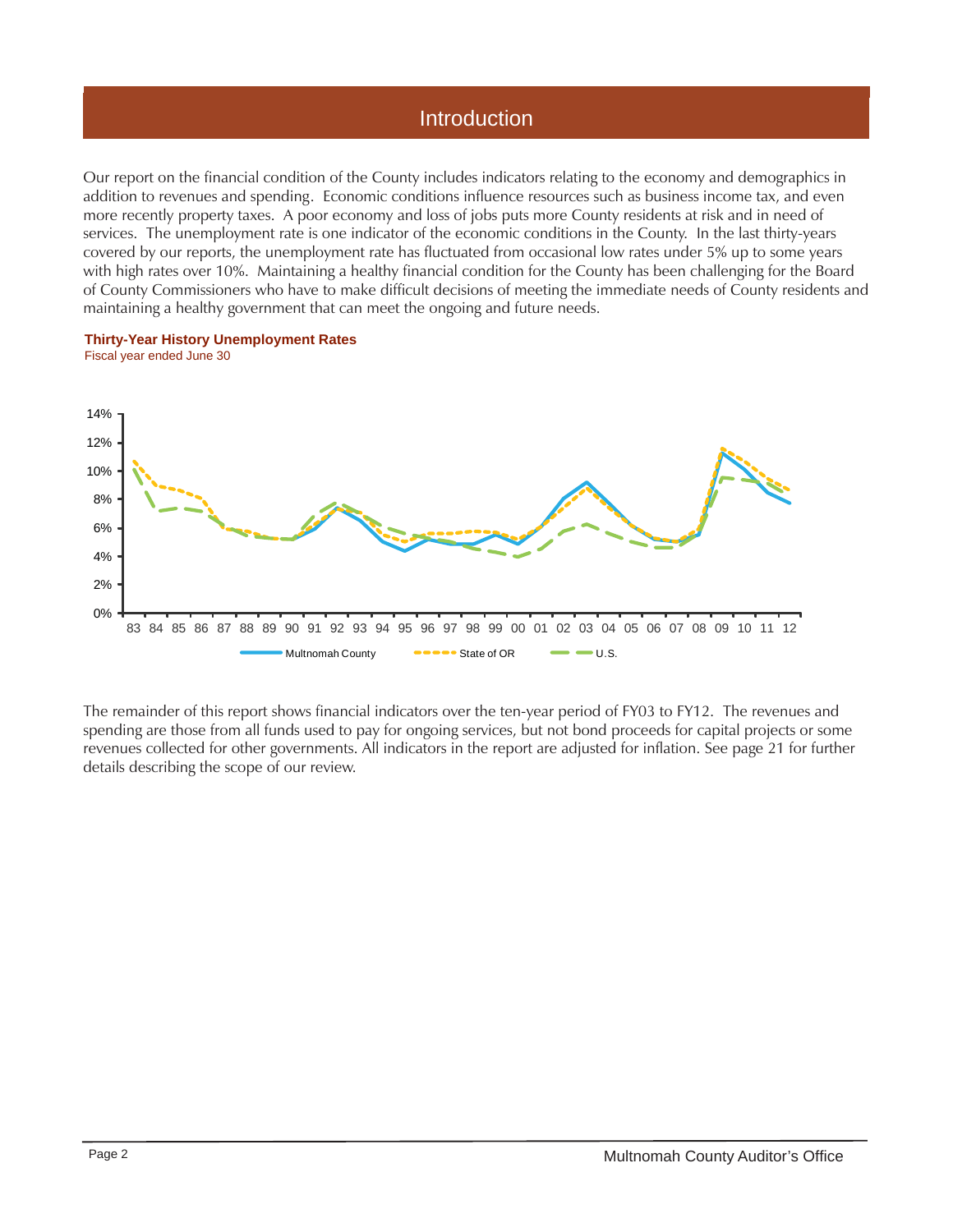### County Revenues

**Chart 1 Total Operating Revenues** Fiscal year ended June 30

Adjusted for inflation (in millions)



**Chart 2 Total Operating Revenues by Fund** Fiscal year ended June 30, 2012 (in millions)







#### **Operating Revenues**

The County is dependent on intergovernmental revenues for about half of its operating revenues, which are generally restricted to specific programs. The County has discretion with regard to revenues from property taxes, other taxes, and other sources. The decline in operating revenues from FY11 to FY12 was primarily from a decrease in intergovernmental revenues sources.

### **Operating Revenues by Fund**

In FY12 43% of the County's operating revenues were accounted for in the General Fund, which is the County's chief operating fund. The County has more discretion over General Fund spending because other funds are dedicated to specific programs or services. 57% of operating revenues were accounted for in other funds, the largest of these is the Federal and State Program Fund.

### **Budgeting County Revenues**

This indicator reflects the difference between General Fund operating revenues estimated in the adopted budget and actual General Fund revenues received. Major shortfalls can indicate inaccurate estimating or sharp fluctuations in the economy. Because Oregon budget law does not allow deficit spending, significant shortfalls require mid-year cuts in services or spending of reserve funds. The General Fund revenues consist primarily of property taxes and the business income tax. FY04 – FY06 also included the County's three-year temporary income tax. The Business Income Tax has always been volatile and dependent on the economy, and recently property taxes have decreased due to economic declines. The variance between the budgeted and actual revenues for the General Fund was 5% or less in the last few years, even with an unstable economy.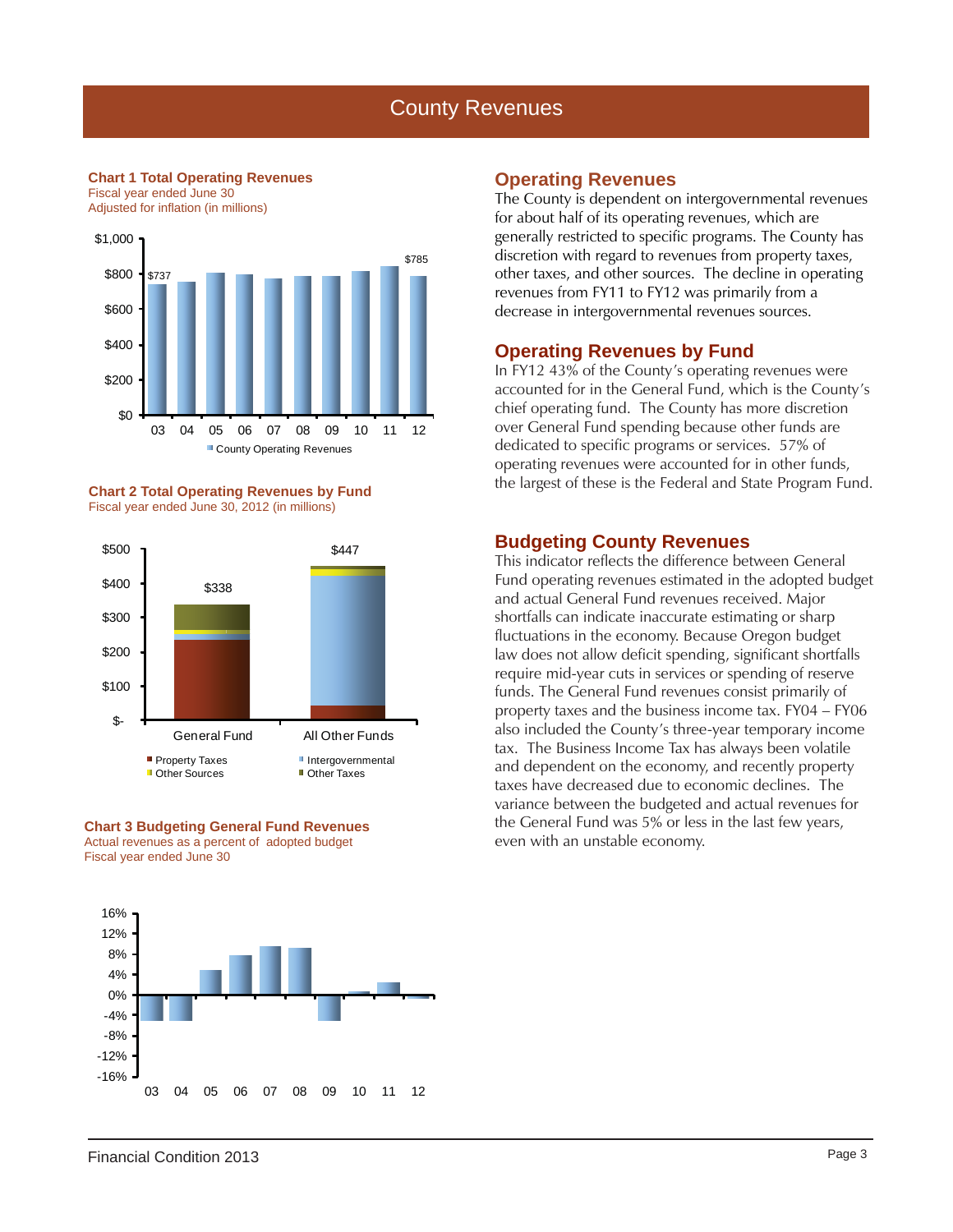## County Revenues

**Chart 4 Intergovernmental Revenues** Fiscal year ended June 30

Adjusted for inflation (in millions)



**Chart 5 Intergovernmental Revenues by Program** Fiscal year ended June 30, 2012







#### **Intergovernmental Revenues**

Most County programs are highly dependent on intergovernmental revenues, which fluctuate based on federal and state budgets. In FY12, 54% of these revenues went to human services and 25% to health services. The County is forced to cut services or use one-time sources or General Fund reserves when these revenues decrease. For example, intergovernmental revenues made up 31% of the resources for public safety programs in FY03, and only 22% in FY12. Spending did not decline as the General Fund made up the difference.

Overall intergovernmental revenues increased by \$10 million from FY03 to FY12; however the County experienced a decrease of \$34 million from FY11 to FY12. Nearly half of this decrease was for human services' programs, with decreases also in health and public safety programs. A small part of this decrease was due to the decline in federal stimulus dollars. The increase in FY05 includes \$25 million in the Bridge Fund for construction of the Sauvie Island Bridge.

### **Property Tax Revenues**

In total, property tax revenues increased 9% from FY03 to FY12. Property tax revenues decreased from FY10 to FY12 by nearly \$12 million, most of the decline was due to the economy and the decline in real estate values, and in some cases assessed values, which resulted in lower tax revenues.

Most of the property taxes are from the tax base and available for County operations. The voter-approved local option and bond levies are dedicated to specific uses; for FY12 \$33.8 million was dedicated for County libraries and \$1.9 million to the Oregon Historical Society. These voter approved local option levies for library operations increased \$9.6 million (40%) over the last ten years. Property taxes levied for general obligation bonds continue to decrease as the County repays these bonds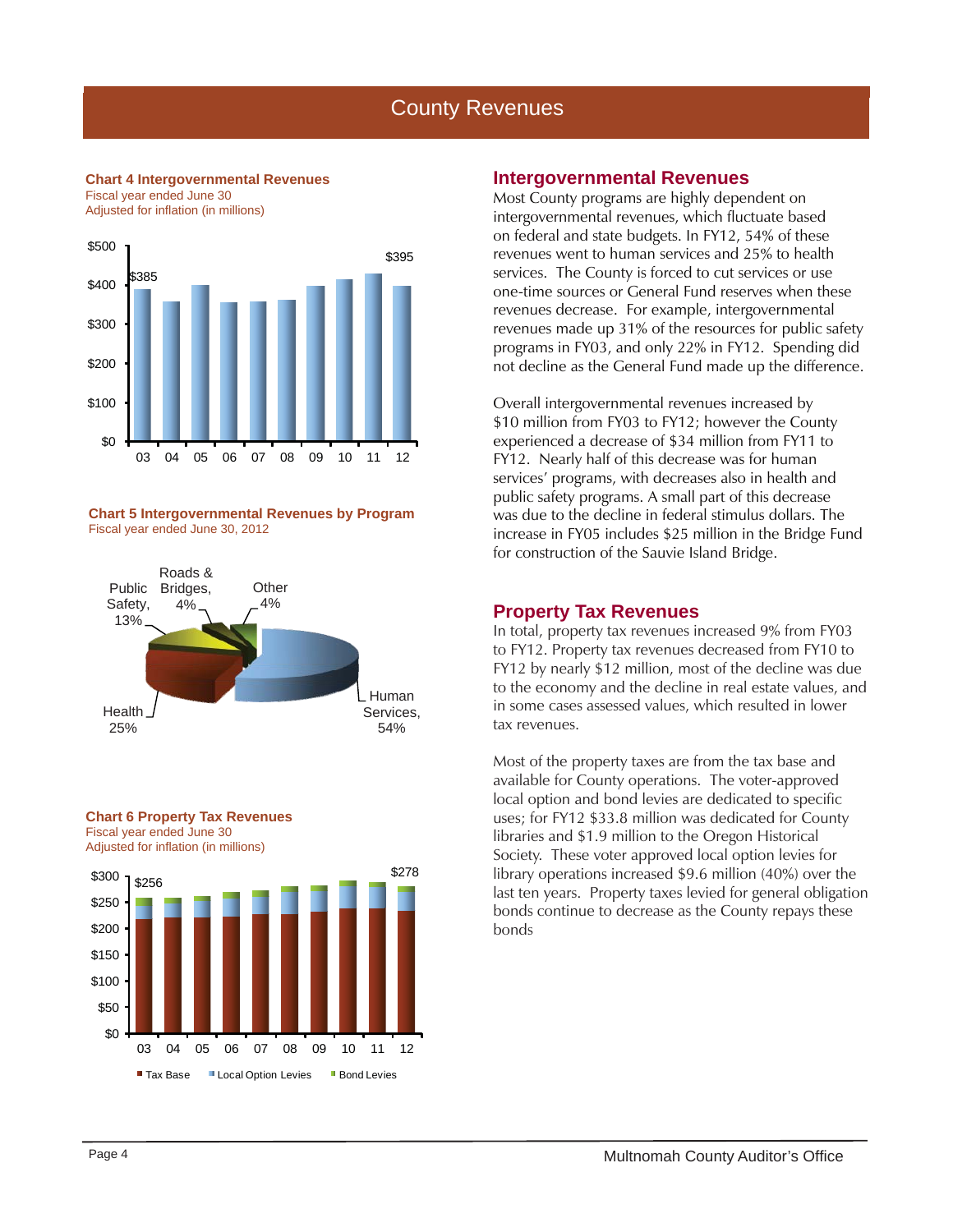#### **Chart 7 Other Taxes**

Fiscal year ended June 30 Adjusted for inflation (in millions)



**Chart 8 Other Revenues** Fiscal year ended June 30 Adjusted for inflation (in millions)



### **Other Taxes**

Other taxes include the Business Income Tax (BIT), Motor Vehicle Rental Tax, County Gas Tax, and in FY04, FY05, and FY06 a temporary income tax. Revenues from the BIT fluctuate with the economy and went from a high in FY08 of \$70 down to \$52 million in FY12. The BIT revenues are not restricted and made up 15% of the County's General Fund discretionary revenues; approximately 10% of the BIT is passed through to East County cities. The County's share of the Motor Vehicle Rental Tax is also unrestricted; the total for FY12 was \$19 million. The Board's decision in May of 2009 to increase the Motor Vehicle Tax from 12.5% to 17% resulted in a \$5.4 million (41%) increase in unrestricted Motor Vehicle Tax revenues between FY03 and FY12. The County Gas Tax of \$7 million in FY12 is restricted for roads and bridges.

### **Other Revenues**

User charges include fees and charges intended to recover the cost of services whenever possible. Other income from fines, non-governmental grants, donations, and interest income are impacted by economic conditions. In FY11, there was an increase in User Charges due to a new revenue source, vehicle registration fees, which are dedicated to the Sellwood Bridge construction.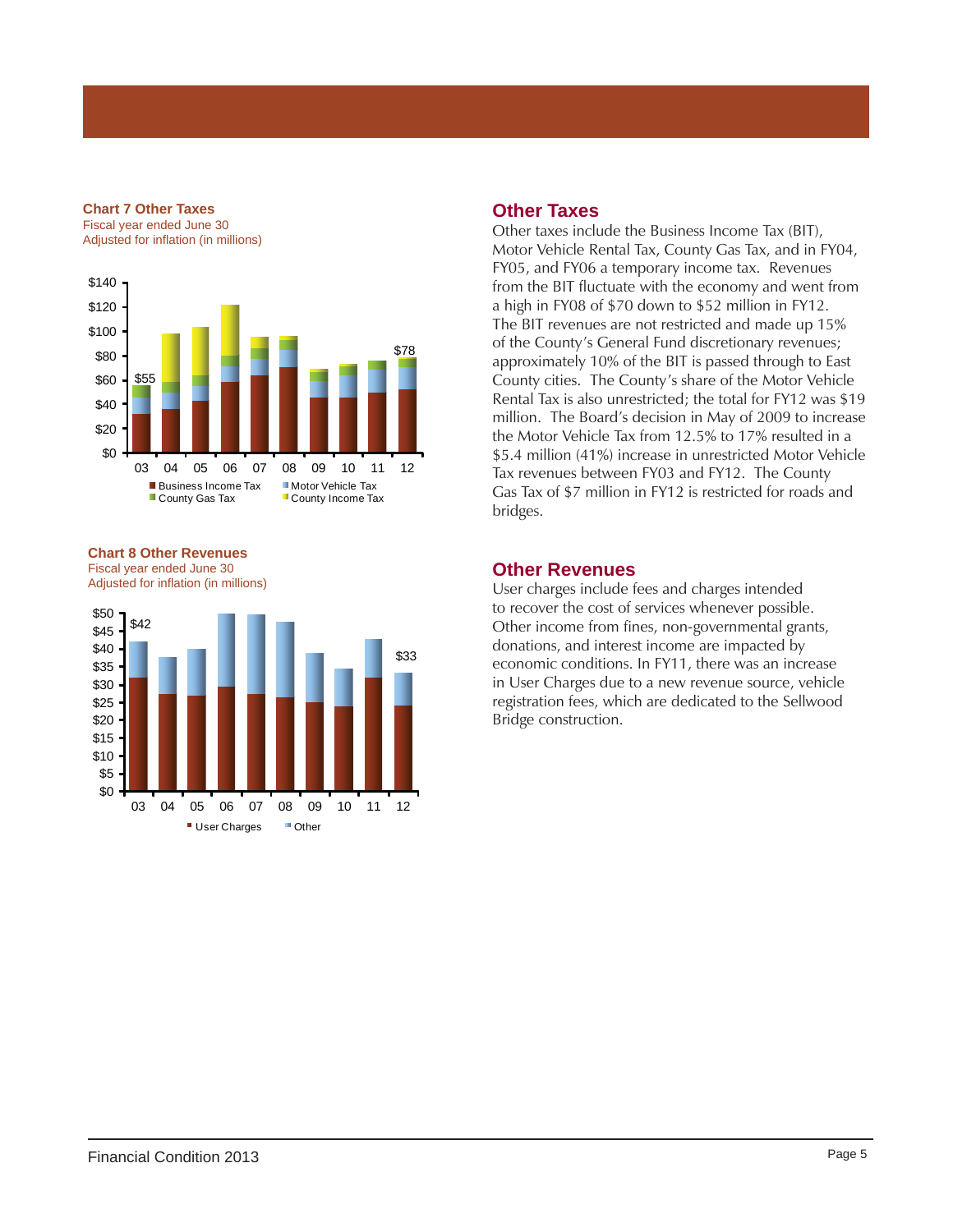### **Total Spending for County Operations**

The total spending for operations increased by \$60 million (8%) from FY03 to FY12, however the amount per County resident decreased by 2% as the County population increased. Over 70% of the increase was spending for personal services; other increases were in contract and pass-through spending, and for materials and services. There was a decline in debt service payments as the County has continued paying down on long-term debt.

### **Spending by Type**

Personnel costs, which include salaries, benefits, and other related costs, totaled \$413 million in FY12 and represented 51% of the total spending. Spending on personnel has increased by 13% from FY03 to FY12. Spending on contracts and pass-through accounted for 31% of the County's spending in FY12. This amount includes \$34 million in the County's matching for federal programs, \$16 million for direct client assistance, \$19 million in professional services, \$142 million in passthrough and program support, and \$67 million in state payments for developmental disabilities services.

Internal services made up 11% of overall spending. These are services provided internally by the County, such as building rent and maintenance, fleet services, information technology, and mail distribution services. Spending on internal services has decreased by 2% in the past ten years. Materials and supplies, capital spending, and debt service make up the remaining 5% of overall spending

### **Spending by Program**

In FY12, 55% of spending was for health and human service programs. Public safety programs, which includes jails, community justice programs, and prosecution made up 28% of spending. The remaining 17% was for programs that serve most citizens such as library services; road and bridge operations; and general government services including animal control, elections, property tax assessment and collection, emergency management, and land use planning.

#### **Chart 9 Total Spending for Operations** Fiscal year ended June 30

Adjusted for inflation (in millions)



#### **Chart 10 Spending by Type** Fiscal year ended June 30, 2012



#### **Chart 11 Spending by Program** Fiscal year ended June 30, 2012

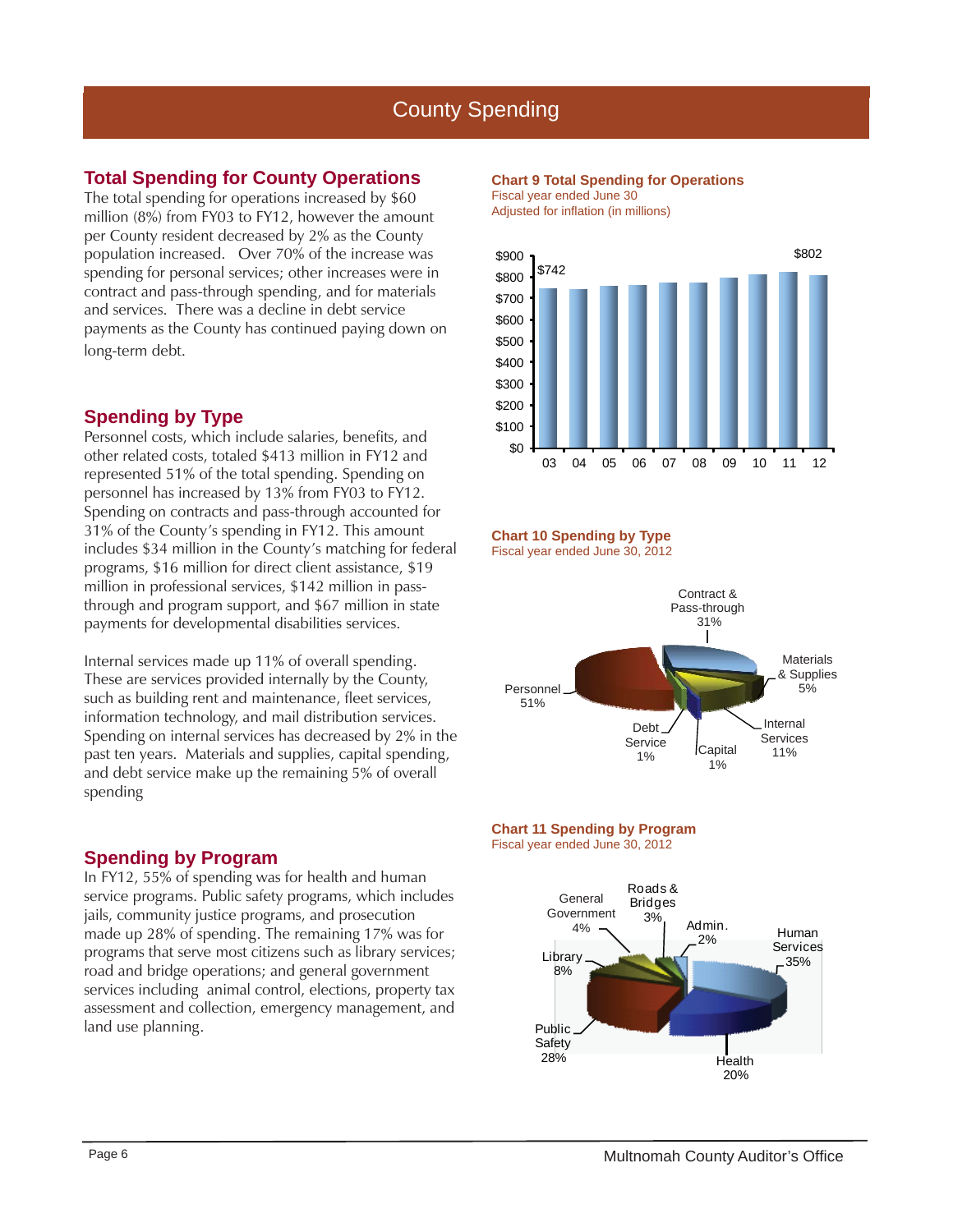#### **Chart 12 County Employees**

Total FTE Fiscal year ended June 30



**Chart 13 Wages, Benefits and Other Costs** Fiscal Year ended June 30 Adjusted for inflation (in millions)



#### **Chart 14 Benefits and Other Costs by Type** Fiscal Year ended June 30, 2012



### **Number of Employees**

The County experienced an overall decrease in full time equivalent employees (FTE actual hours worked) of 157 FTE (-3.4% from FY03 to FY12).

### **Wages and Benefi ts**

Total wages for County employees peaked in FY09 and have declined slightly in recent years. Some of the decrease is attributable to a wage freeze for employees during this time.

Growing health insurance costs contributed to the increased cost of employee benefits, which rose by 34% from FY03 to FY12. Total benefits in FY12 include payroll taxes and risk management costs (accounting for 15% of total benefits paid), , FICA taxes (14%), PERS, including payment on bonds (38%), and health insurance (33%).

For FY12, the County's annual pension cost for PERS was equal to the County's required and actual contributions. Health insurance includes other post employment benefits (OPEB); the County has not established a trust fund to supplement the costs for the net OPEB obligation, which was \$105 million at June 30, 2012. Details about the County's PERS and OPEB obligations can be found in the County's Comprehensive Annual Financial Reports, which can be found at www.multco.us.

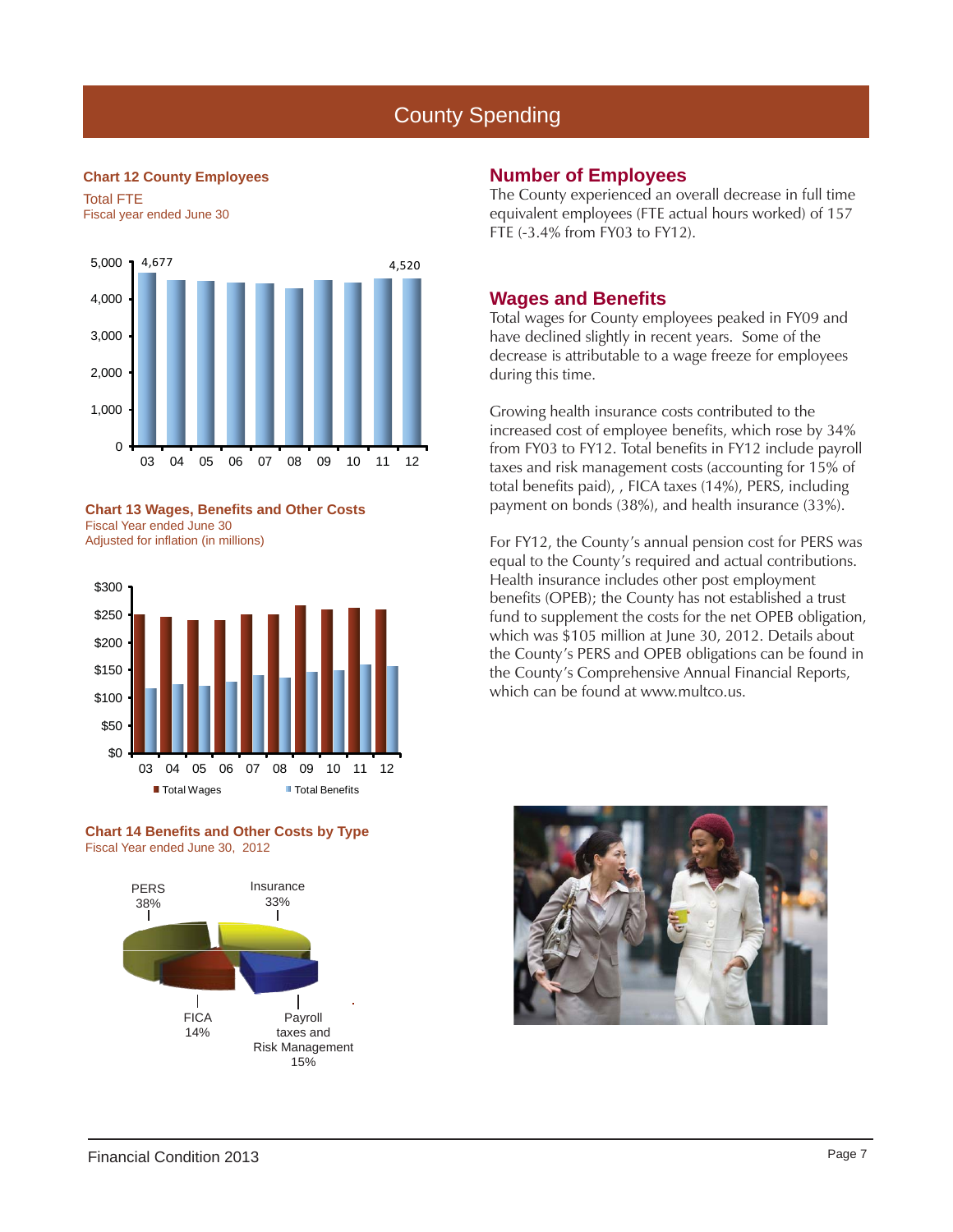### **Public Safety**

Total spending for public safety has maintained stability because the County's General Fund made up for declining federal and state resources, except for FY04, FY05, and FY06 when the ITAX helped mitigate losses of federal and state resources. For FY12, resources were primarily from the County's General Fund (73%). Intergovernmental sources represented 22% and other sources, including property taxes to repay the debt for public safety bonds, were 5% of the total resources.

Public safety programs in FY12 include: the Sheriff's Office, which operates the County's jails and provides law enforcement to smaller cities and unincorporated Multnomah County; the Department of Community Justice provides supervision of juvenile and adult offenders in the community; the District Attorney's Office prosecutes offenders and protects crime victims; and debt repayment of general obligation bonds used for construction and technical upgrades for public safety programs. Corrections Health spending is included with the Health Department

### **Roads and Bridges**

Spending for roads and bridges includes bridge operations and maintenance, road maintenance, and capital for repairs and improvements. Resources for road and bridge operations are primarily from the County gas tax and state motor vehicle tax revenue sharing. The portion of revenue sharing that is passed through to cities in the County is not included here as operating revenues or spending, this was \$27 million in FY12. No General Fund dollars are allocated for these functions.

Most of the other sources of funding represent capital project revenues from the federal and state governments dedicated for specific capital repairs or improvements. These are accounted for along with operations, rather than in capital project funds. This accounting creates fluctuations in these funds, such as with the Sauvie Island Bridge project in FY06-08. However, construction for the Sellwood Bridge is being reported in a separate capital project fund. See page 14 for more information about this major bridge project.







#### **Chart 16 Public Safety by Department** Fiscal year ended June 30, 2012







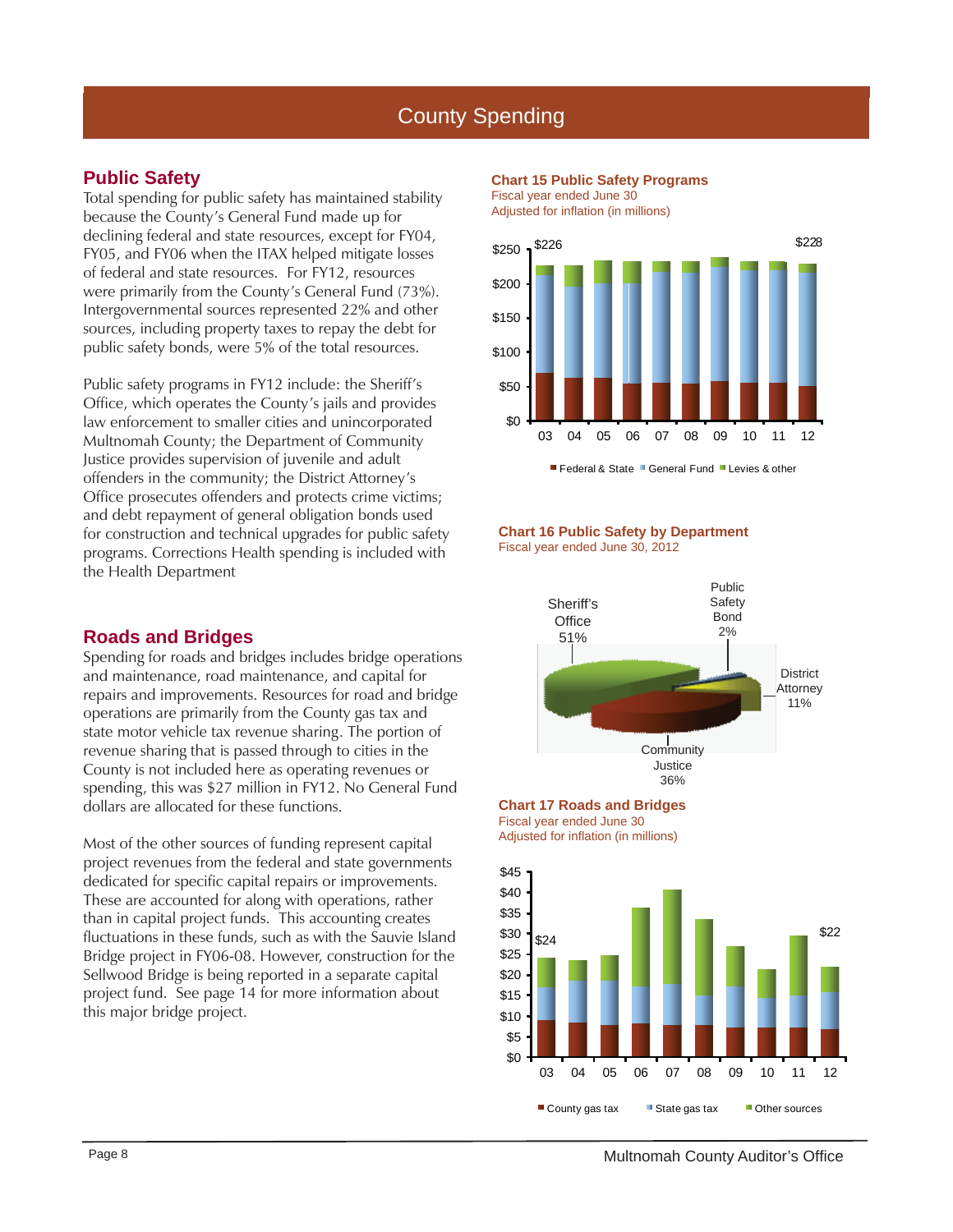

Federal & State General Fund Other Sources

#### **Chart 18 Human Services** Fiscal year ended June 30 Adjusted for inflation (in millions)

#### **Chart 19 Health Services** Fiscal year ended June 30 Adjusted for inflation (in millions)





Multnomah County runs seven health clinics

### **Human Services**

Human services are provided by the Department of County Human Services for the elderly; individuals with developmental or physical disabilities; those with alcohol and drug addictions; people with mental health concerns; school-age children; survivors of domestic violence; and those living in poverty. Including funding from the state to developmental disabilities service providers, about 29% of spending in FY12 went to providing direct client assistance, 43% went to community-based providers, and the remaining 28% was for direct services provided by County staff and other costs.

Overall spending on human service programs has fluctuated from FY03 to FY12. Spending on human service programs increased by \$29 million (12%) from FY03 to FY12, \$21 million of the increase was from the General Fund.

### **Health Services**

Health Services, which are provided by the County Health Department, include medical and dental clinics, public health services, school clinics, and other health care and education services for the community. The Department also provides health care for the County's jail population.

The Health Department spent about \$157 million in FY12, an increase of \$26 million (20%) from FY03. From FY08 to FY12, the Health Department has received 3% fewer General Fund dollars, but saw a 28% increase in resources from federal and state governments. This increase was partially due to an increase in Medicaid reimbursements as the County expanded clinical services, increased community education, and improved Medicaid eligibility services.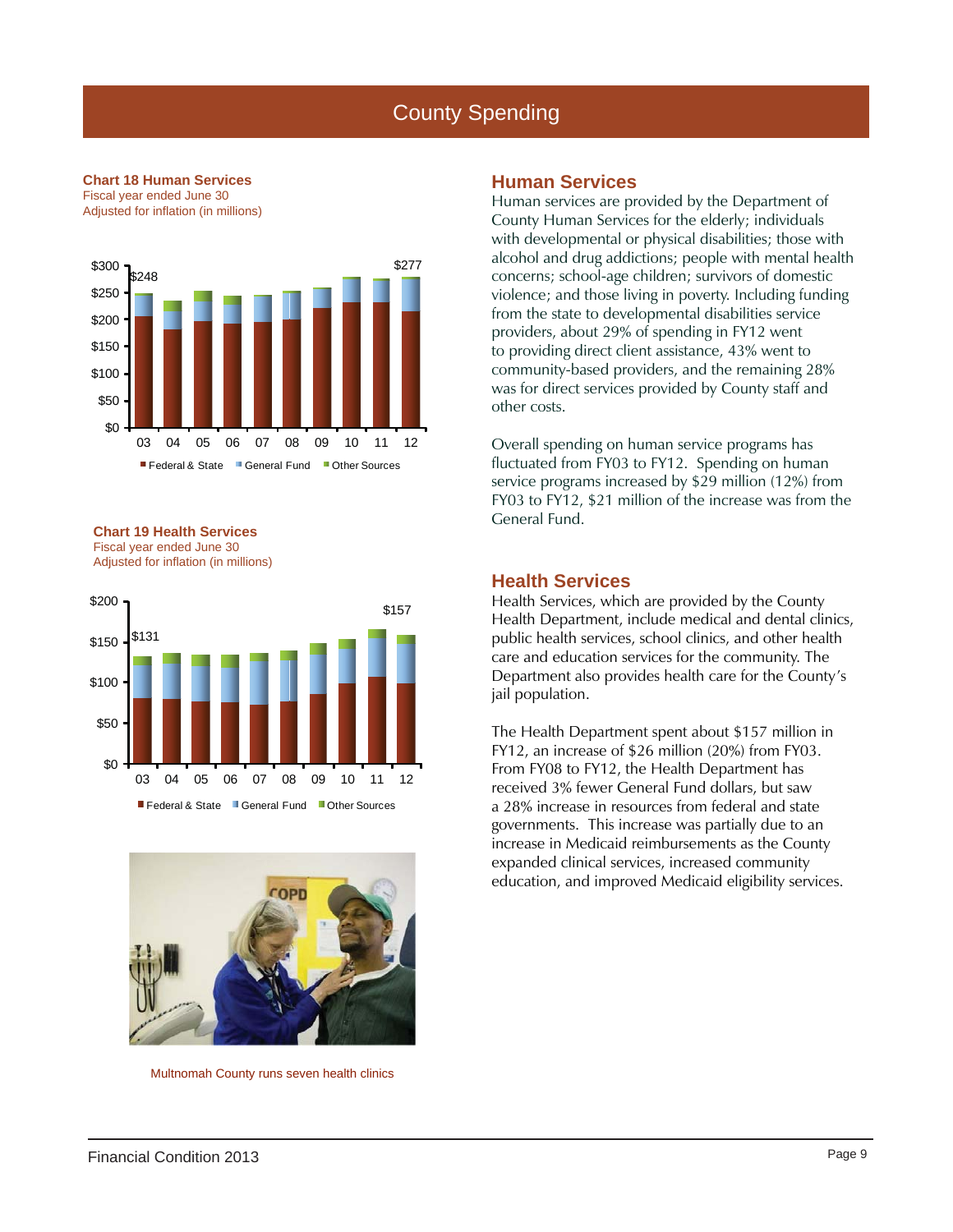### **Library**

The County serves the public with a main library downtown and 18 library branches throughout the County. Spending for library services totaled \$64 million in FY12, an increase of \$10 million (18%) from FY03. In May 2012, voters approved a three-year local option levy which continued the same rate of levy funding as the previous levy that expired on June 30, 2012. In November 2012, voters approved Measure 26-143 creating a permanent library district to fund library services that will take effect July 1, 2013. The County will continue to operate the libraries through an intergovernmental agreement with the Library District.

The debt levy shown here is for general obligation bond borrowing for new libraries and improvements paid for directly by a separate property tax debt levy in addition to the local option levy



### **General Government**

Spending for general government services has fluctuated over the last ten years. Included are mandated services such as property assessment and tax collection, elections and cost of providing space for the state courts. General government services also include Animal Services, Land Use & Transportation Planning, Emergency Management and several other programs.

Resources for most general government services come from the General Fund, user fees and charges, and some intergovernmental sources for property assessment and tax collection and emergency services.



Adjusted for inflation (in millions)



**Chart 21 General Government** Fiscal year ended June 30

Adjusted for inflation (in millions)





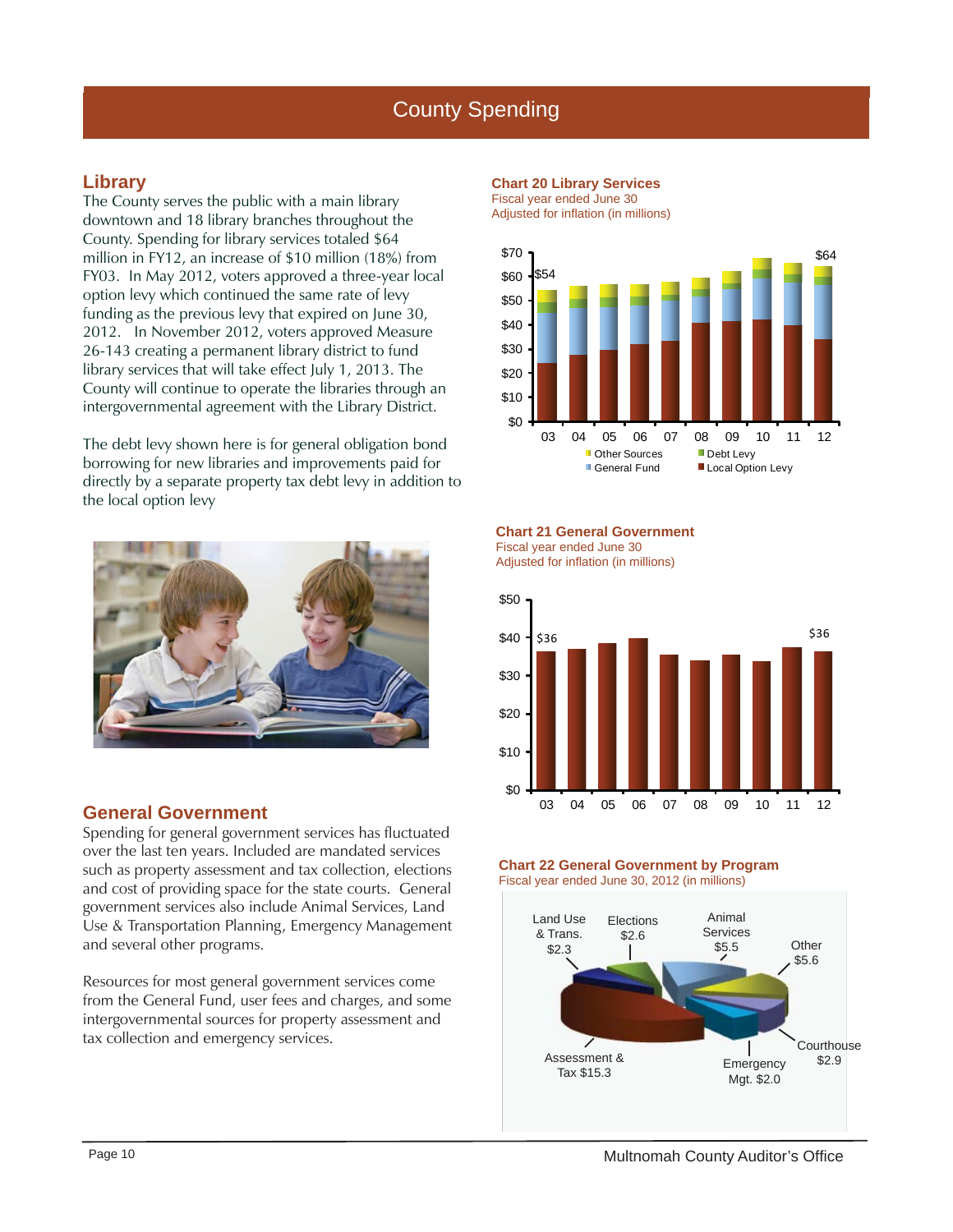**Chart 23 Internal Services and Administration** Fiscal year ended June 30 Adjusted for inflation (in millions)



**Chart 24 Direct - Internal Service Funds** Fiscal year ended June 30, 2012 (in millions)







### **Internal Services and Administration**

Spending for internal services and administration has decreased 8% over the last ten years. The increases in FY05 and FY06 were from the County's shared services initiative that centralized some services and staff from individual departments into the Business Services Fund for those years only.

Internal services and countywide administration costs are charged to and included in County departments' total program spending. Of the total for FY12, \$79 million was charged directly to departments by internal service funds and \$18 million was for countywide administrative costs.

### **Direct - Internal Service Funds**

As noted above, services provided by the Internal Service Funds are charged directly to County departments and programs. About 10% of internal service funds costs, not included in Chart 23, were charged to other governments and non-profit organizations that purchase these services directly. Internal Service Funds include:

- Information Technology manages data processing and telephone services
- Facilities maintains and manages all owned and leased properties
- Fleet Maintenance manages County vehicles and motor pool
- Mail Distribution manages mail and distribution

### **Indirect - Countywide Administration**

Countywide administrative costs are primarily paid out of the General Fund, much of which is charged indirectly to other funds and programs through the indirect cost allocation plan. Countywide administration includes:

- The Chair, and County Commissioners, and the County Auditor's Office
- Budget and Finance, which also includes Risk Management, Treasury, and Payroll,
- Administration for Central Human Resources and Benefits
- Other, includes Departments of County Management and Community Services director's offices, the Communications Office, the Office of Citizen Involvement, and special countywide projects.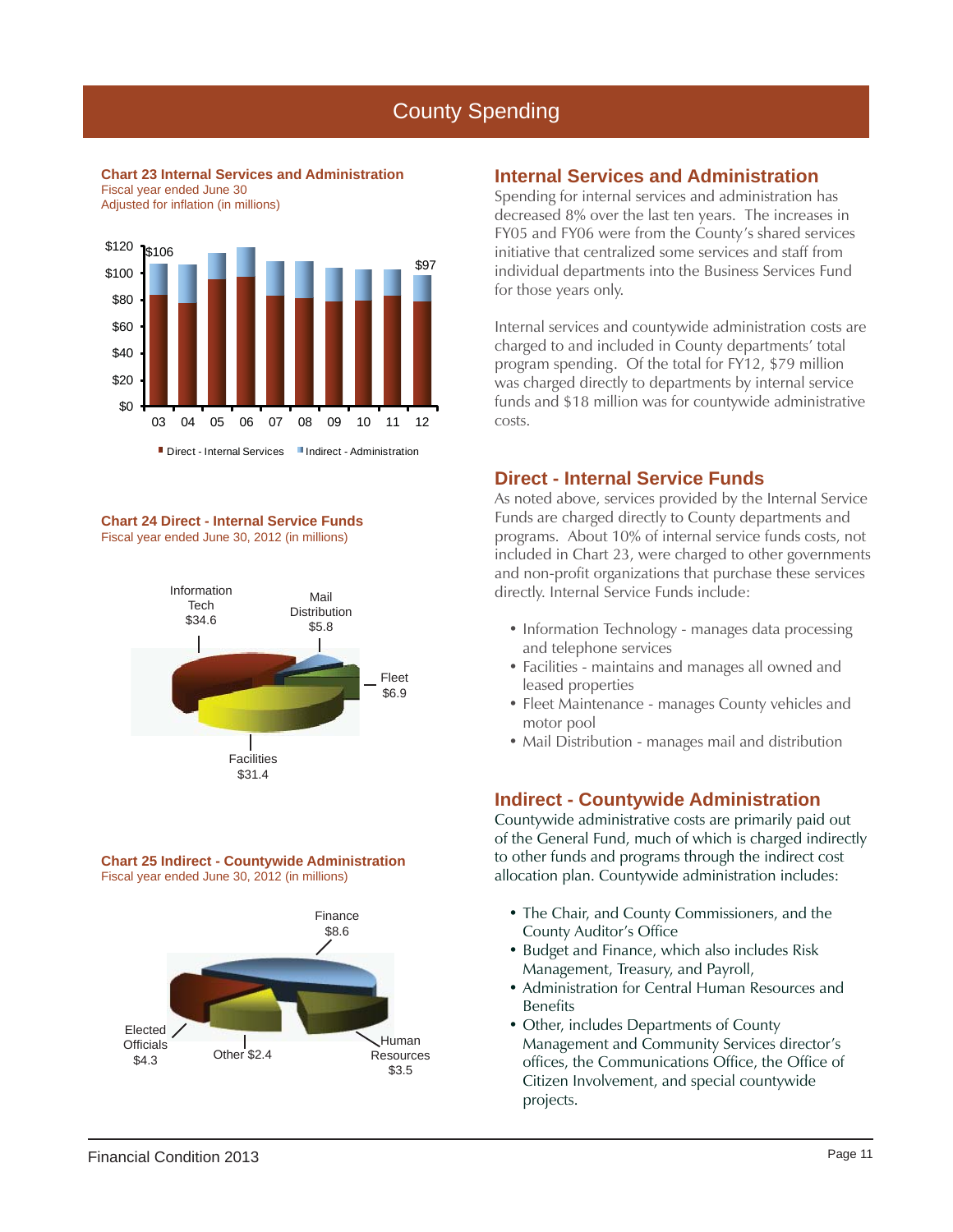## Financial Health

### **General Fund Balance**

The County's General Fund balances are classified as to the amount that is restricted or reserved, and the amount that is unreserved or unassigned and available for discretionary spending. The Board has set goals to increase and maintain an appropriate level of reserves in the General Fund, and recently established a stabilization reserve for Business Income Tax. These reserves help avoid financial instability from temporary fluctuations in revenues due to the volatility of and a lack of diversity of General Fund revenues.

About half of the decline in reserves in FY09 was due to a transfer of \$24.2 million to the Debt Service Fund to reduce future debt payments saving \$5 million, and transfers to capital projects and internal service funds.

This reserved fund balance is also needed to maintain a favorable bond rating. Since FY05 the General Fund reserves have exceeded the 10% benchmark needed. The unreserved/unassigned balance of \$39 million in FY12 includes the \$4.9 million for the BIT stabilization reserve.

### **Internal Service Fund Balances**

According to the County's financial policies, "Internal service funds are used to account for services provided on a cost reimbursement basis without profit or loss. Surpluses and deficits in internal service funds may be an indication that other funds were not charged properly for goods or services received."

The Board's goal is set at 10% of operating expenses, based on recommendations from our most recent Financial Condition report. A more liberal guideline based on criteria for federal grants is based on 60-days working capital (16.4%). For FY12, the unreserved fund balances for the Fleet, Information Technology and Distribution funds did not meet these goals. Our last Report in 2011 recommended the County take some action to reduce overcharges in these fund balances; although the County has taken steps, more attention is needed.

#### **Chart 26 Unreserved General Fund Balance** Fiscal year ended June 30

Adjusted for Inflation (in millions)



**Chart 27 Internal Service Unreserved Balances** Fiscal year ended June 30

Adjusted for inflation (in millions)





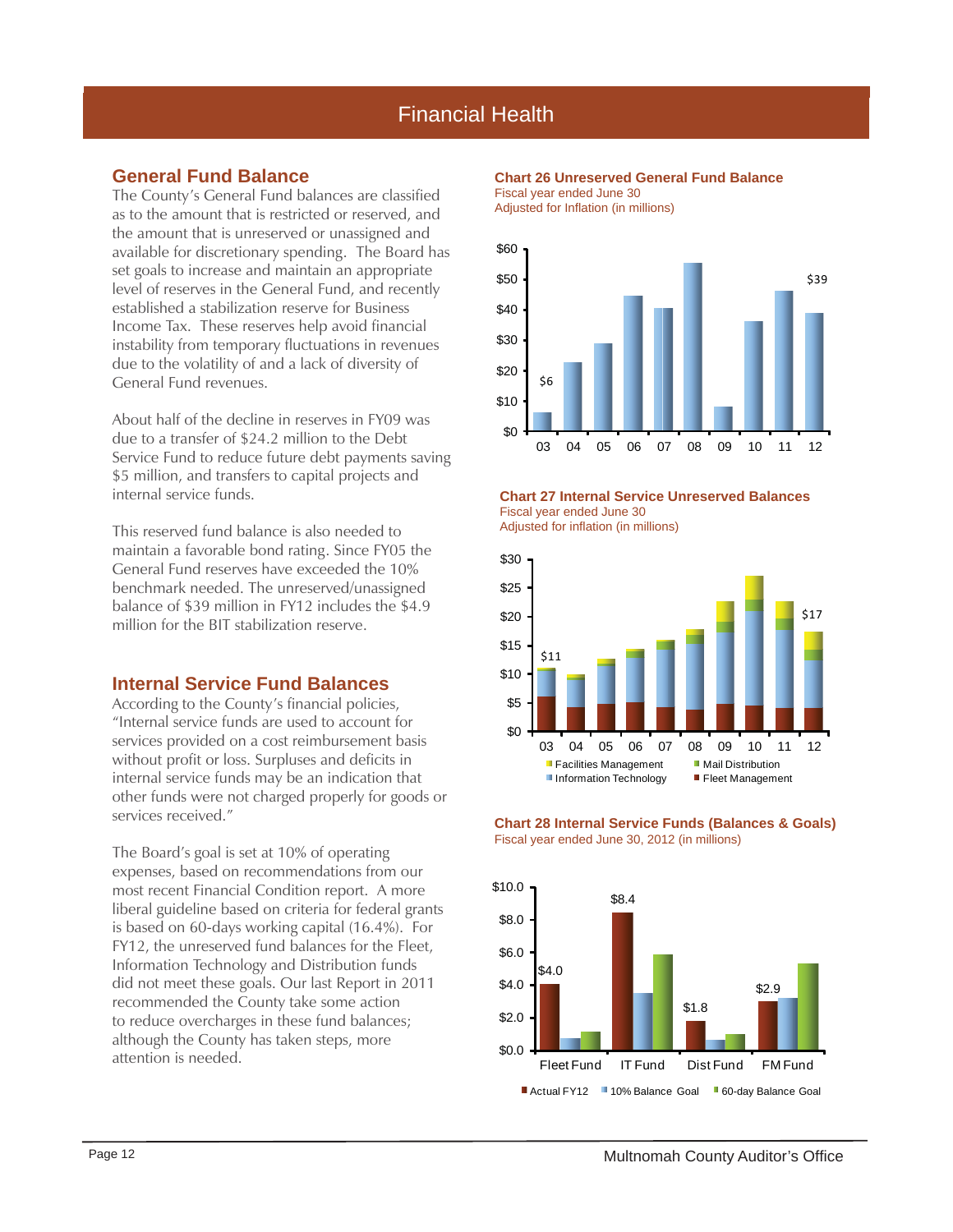### Financial Health

#### **Chart 29 Liquidity**

Current assets to current liabilities Fiscal year ended June 30 2.5



**Chart 30 Capital Assets** Fiscal year ended June 30 Adjusted for inflation (in millions)



**Chart 31 Capital Spending** Fiscal year ended June 30 Adjusted for inflation (in millions)



### **Liquidity**

The liquidity ratio compares total cash and short-term investments to current liabilities, measuring the ability to pay short-term obligations. The credit industry considers a liquidity ratio of \$1 of cash and investments to \$1 of current obligations to be acceptable; County policy sets a more stringent goal of a ratio of \$1.50 to \$1. Since FY07, the County's liquidity ratio has met or exceeded both County policy and industry standards. The County's liquidity ratio currently exceeds industry standards due to large amounts invested in the Oregon Local Government Investment Pool, which provides short-term liquidity and maximizes interest revenues.

#### **Capital Assets**

Capital assets include land, buildings, equipment, and infrastructure used to provide County services. Accounting standards require that assets are reported in financial statements at their original purchase price or at construction cost minus accumulated depreciation. Replacement value for assets would be substantially more than the depreciated values. The change from FY03 to FY12 is primarily from the transfer of 50 miles of County roads to the City of Gresham in FY06. The increase in FY10 is an accounting adjustment made for depreciation charged to right-of-ways prior to FY10. Since FY05, capital asset totals also include \$51 million each year for the Wapato Jail, which is unused and not currently being depreciated. Construction in process in FY11 & FY12 is associated with the East County Courthouse and the Sellwood Bridge projects.

#### **Capital Spending**

Capital spending in FY03 and FY04 included continuing public safety projects funded by Justice Bonds and state funds, including the Wapato Jail, among other building and improvement projects. The spending increase FY06 - FY08 was for the County's share of the Sauvie Island Bridge construction; and the increase in capital spending in FY12 is associated with construction of the new East County Courthouse and the Sellwood Bridge.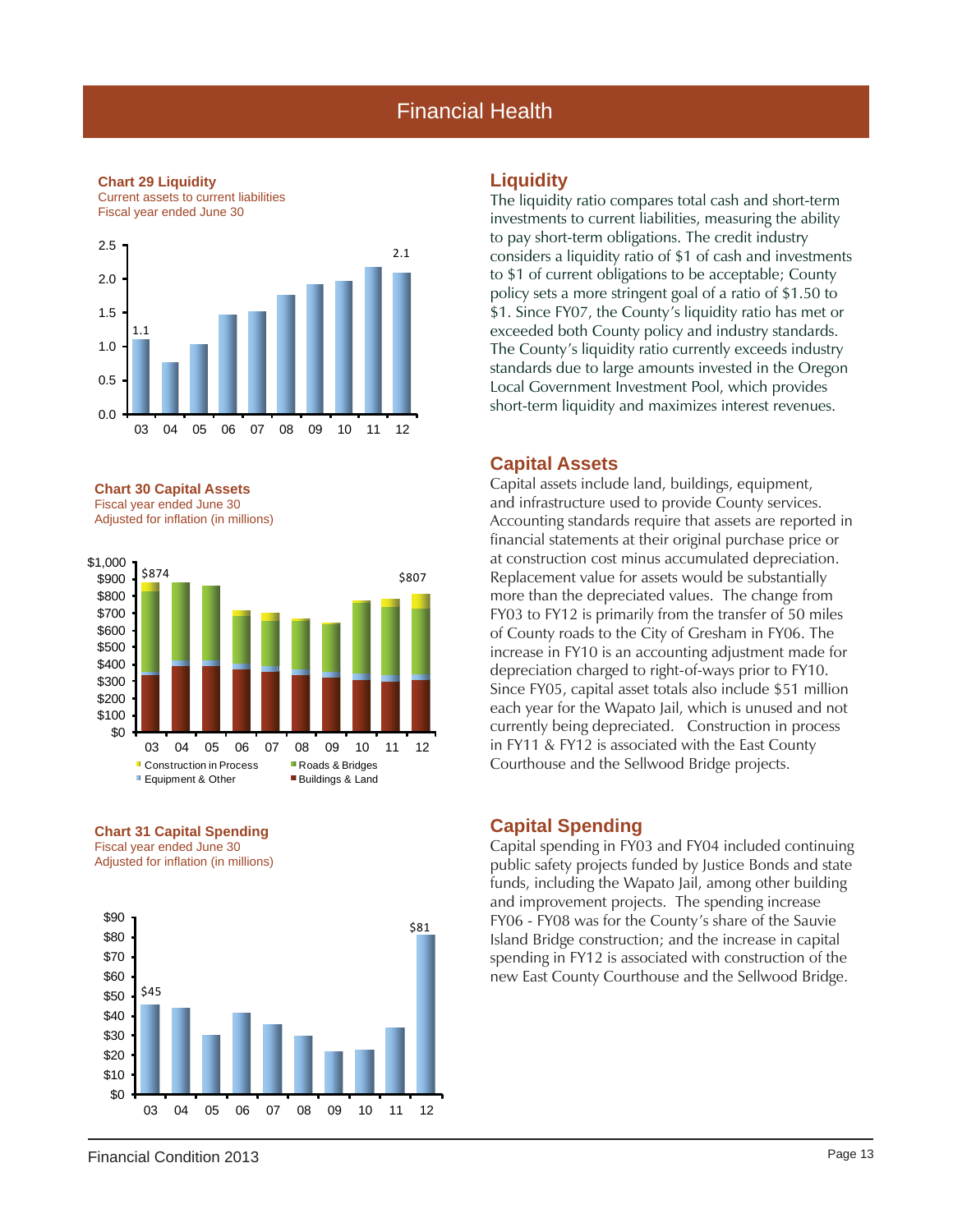## Financial Health

### **Fixed Costs**

Fixed costs include the principal and interest on longterm debt and operating leases. Ten years ago in 2003 the County's total long term debt was \$418 million, and at June 30, 2012 was \$254 million. The decrease was from scheduled annual payments and the decision by the Chair and Board to put the County in strong financial position by using one-time revenues to reduce long-term debt.

December 2012, the County added \$128 million in full faith and credit obligations for construction of the Sellwood Bridge. Annual debt payments for these obligations will be from dedicated sources from County Vehicle Registration Fees. The County's outstanding debt is significantly under legal debt limits.

### **Future Fixed Payments**

The current outstanding debt was issued to finance major building projects and bridge construction. The County also issued debt to pay off unfunded pension liability, which saved nearly \$36 million over the life of the debt. As of June 30, 2012, the County had annual fixed payments for debt and long-term leases extending until year 2032. The County continues to restructure debt when opportunities arise, such as the March 2010 refunding bonds that resulted in an economic gain of over \$5 million. The amount in 2022 reflects \$15 million of interim financing for the Sellwood Bridge, which were subsequently paid off with proceeds from the \$128 million in bonds issued in December 2012. The future debt payments here do not include these bonds.

**Chart 32 Fixed Costs** Fiscal year ended June 30

Adjusted for inflation (in millions)





Artist rendition of new Sellwood Bridge



## **Chart 33 Future Fixed Payments as of June 30,2012**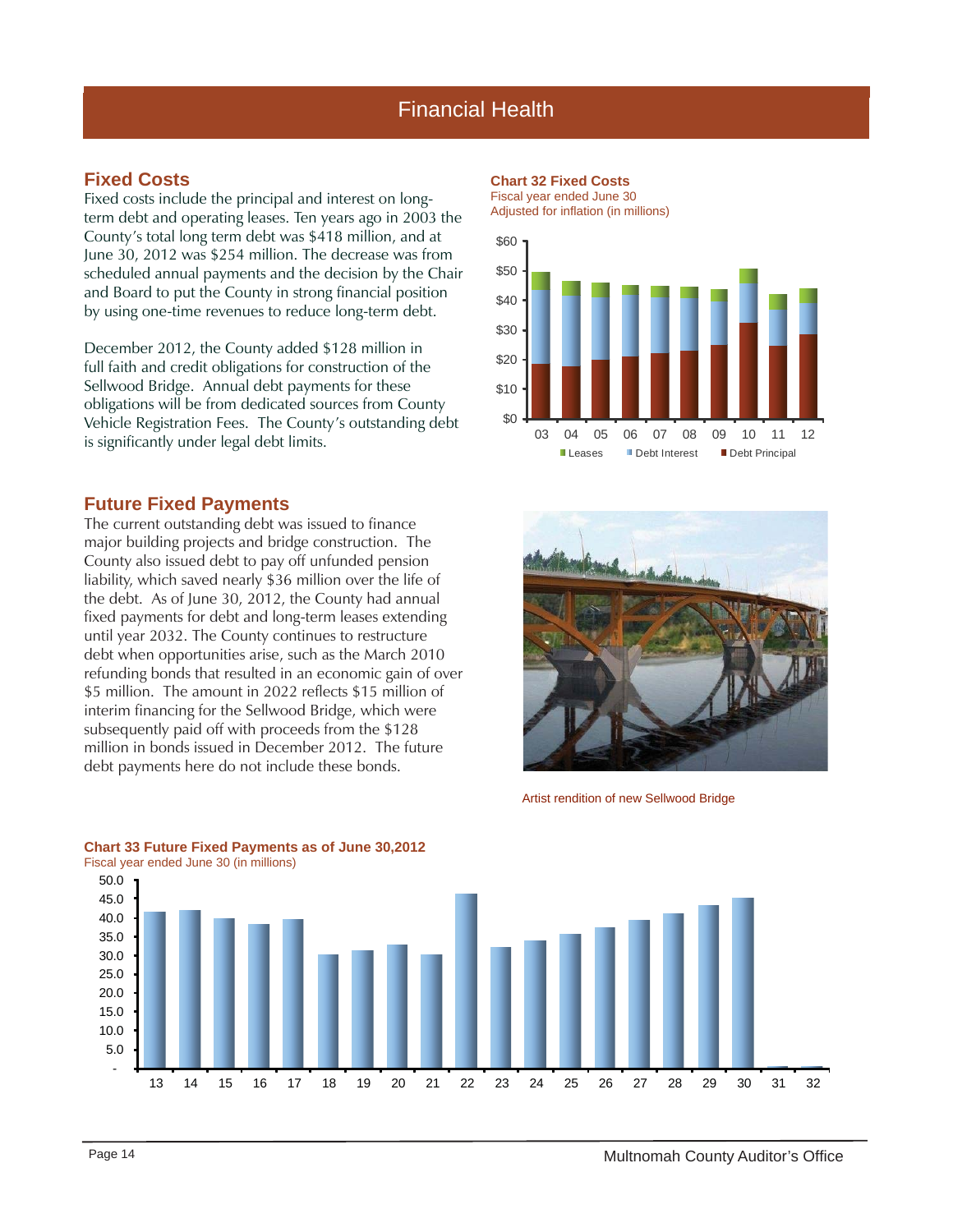### Revenue Base and the Economy



**Chart 35 New Construction - PMSA** Calendar year ended December 31 Adjusted for inflation (in billions)

**Chart 34 Real Market Value**



**Chart 36 Number of Businesses in Multnomah County** Calendar year ended December 31



### **Real Market Value**

Real market value serves as one of many economic indicators. The inflation adjusted real market value for residential properties in Multnomah County peaked at \$74 billion in FY08, before dropping 25% to \$55 billion in FY12. The decline in the value of commercial and industrial property was not nearly as severe, and only declined about 6% during this same time period. Total assessed property values, which are the basis for property taxes, declined by \$1.5 billion from FY11 to FY12.

### **New Residential Construction**

New construction figures are based on permits in the Portland Metropolitan Statistical Area (PMSA). The value of new construction units increased from \$2.9 billion in 2003 to \$3.5 billion in 2005. The downward trend began in 2006, with a 76% drop between 2005 and 2009. Since 2009, new construction values have grown 72% to nearly \$1.5 billion in 2012. Changes in new construction and property sales affect County revenues from recording fees.

### **Number of Businesses**

The number of businesses in the County is another trend related to the County's revenue base and the economy. Growth in the number of new businesses in Multnomah County leveled off from 2007 through 2009; since then the number of new businesses has grown 9%.



The Bike Commuter is the recipient of a small business loan through Multnomah County's microloan program.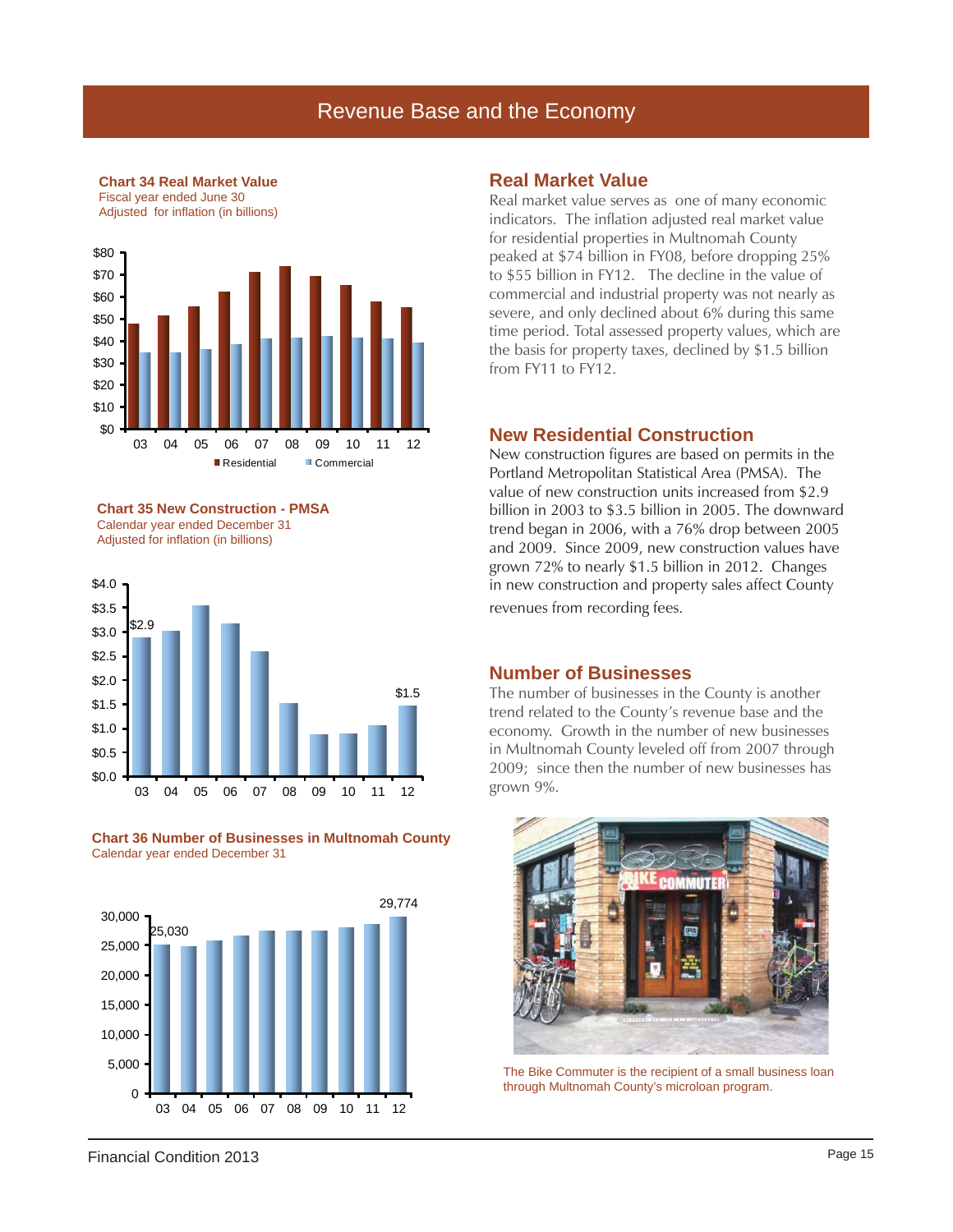## Revenue Base and the Economy

### **The Economy**

Three major indicators of economic health included here are the unemployment rate, number of jobs in Multnomah County, and per capita income. Although official data lags slightly, these indicators reflect the current economic climate for the County. Although these three trends indicate some economic growth, the State Economic and Revenue Forecast report for March 2013 indicates that "there is little hope that Oregon will see much immediate improvement in economic growth.

### **Unemployment Rate**

Both the County and the state had hardly recovered from the recession of the early 2000's, when hit by the national economic downturn in 2009. Although unemployment rates have been decreasing from this 2009 high, they are still above pre-recession unemployment rates. The unemployment rate improved continually after FY03 until FY08, going from a high of 9.2% in FY03 down to 5% in FY07. However, the rate increased to more than 10% for both FY09 and FY10 (11.3% and 10.1%, respectively), before declining to 7.7% in 2012.

### **Number of Jobs**

The number of jobs (including full-time, part-time, and temporary positions) provided by employers in Multnomah County also reflected the economic downturn in 2009 with a decrease in the number of jobs by nearly 25,798 from 2008 to 2009. The indicator also reflects recent improvements with recovery of 9,210 jobs in 2011 and 10,209 in 2012.

### **Per Capita Income**

The average annual per capita income in Multnomah County increased from 2003 to 2011 by 2% after being adjusted for inflation. This 2% increase represents an 8% increase from 2003 to 2006 offset by a 6% decrease from 2006 to 2011. Per capita income in Multnomah County is higher than in the state of Oregon, but the gap has narrowed in the last three years.

#### **Chart 37 Unemployment Rate - Multnomah County** At June 30





At December 31



**Chart 39 Average Annual Per Capita Income** Calendar year ended December 31 Adjusted for inflation

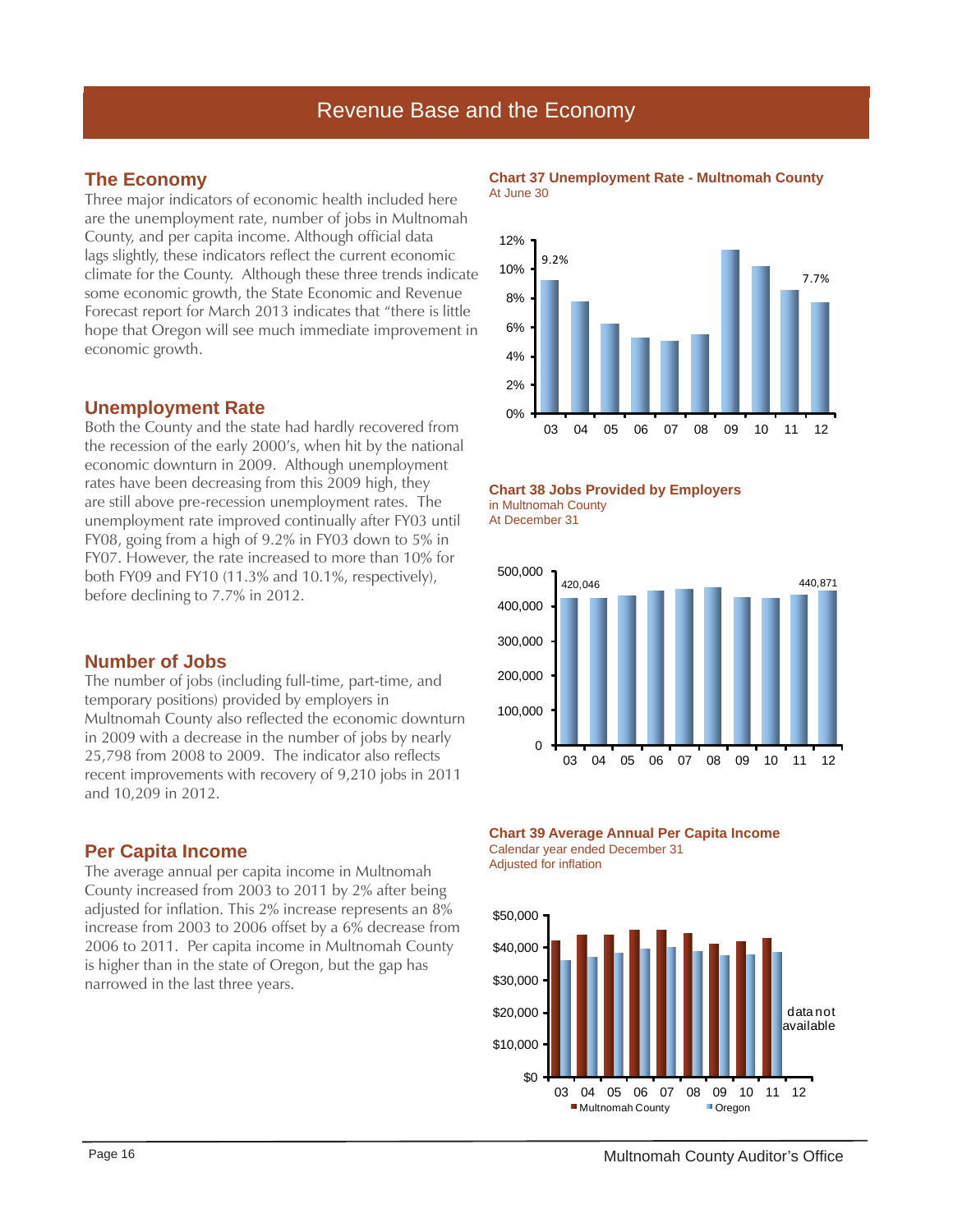## **Demographics**



### **Chart 41 Under 18 Years of Age by Age Group** At June 30, 2012



#### **Chart 42 Over 65 Years of Age by Age Group** At June 30, 2012



Multnomah County has 19% of the State's population. The County's population grew from 677,850 in 2003 to 748,445 in 2012 (10%). Many County health and human service programs are targeted to the elderly and to children. Population changes in these groups, along with economic declines dramatically affect the need for County services.

### **Population Under 18 Years of Age**

The population under age 18 declined by about a half of a percent. Fifty-nine percent of this age group was under 10-years of age, 26% from 10-14-years, and 15% between ages 15-17. According to the American Community Survey, 27% of the County's children under age 18 were below poverty level in 2011.



### **Population Over 65 Years of Age**

The number of people 65 and older represents 11% of the total population. The population of individuals over 65 years of age has grown by 10% since 2003, the same growth rate as general population of the County. Onethird of the people in this group are between the ages 65 and 69.

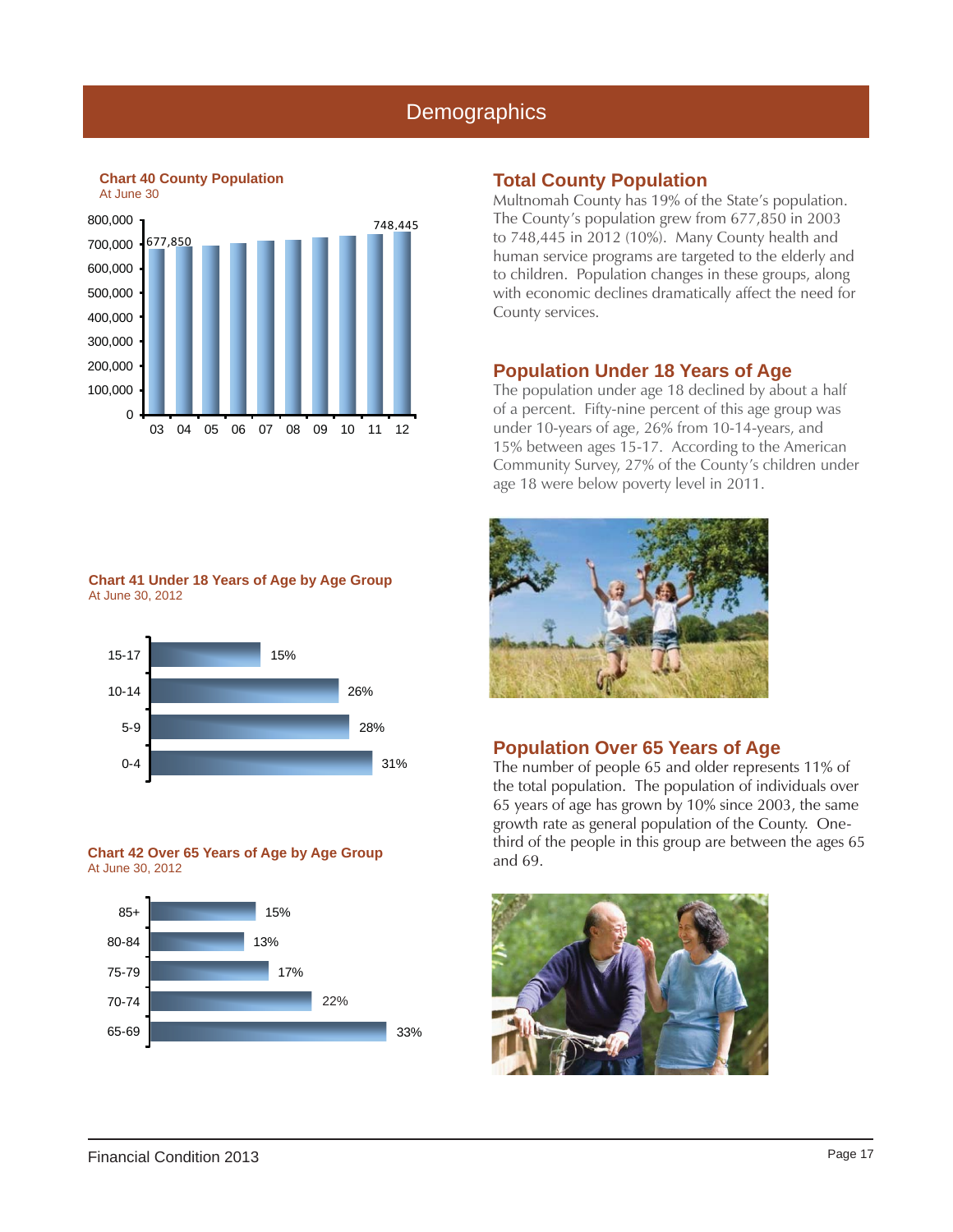### **Demographics**

### **Reported Crimes**

Public safety services represent a large and costly responsibility for the County, and accounted for 26% of operating expenditures for FY10. The number of reported crimes has decreased for both Part I and Part 2 crimes. Part I crimes include murder, rape, robbery, aggravated assault, burglary, larceny, motor vehicle theft, and arson. Part 2 crimes include drug possession or distribution, driving under the influence of intoxicants, vandalism, and other crimes. The actual crime rates are likely to be higher because some crimes are not reported by victims.

### **Residents in Poverty**

This indicator provides some measure of the number of low income persons who might utilize County human service and health programs. According to the US Census Bureau's annual American Community Survey, the number of Multnomah County residents in poverty increased from a low of 13.7% in 2008 up to 19.7% in 2011; data is not available for 2012. The percent of residents estimated below poverty level for 2011 is significantly higher (27.2%) for children under 18 years.



The County's Restitution Garden gives juvenile offenders the opportunity to pay restitution to victims of their crimes by growing and selling fresh produce





#### **Chart 44 Percent of County Residents in Poverty** Calendar year ended December 31

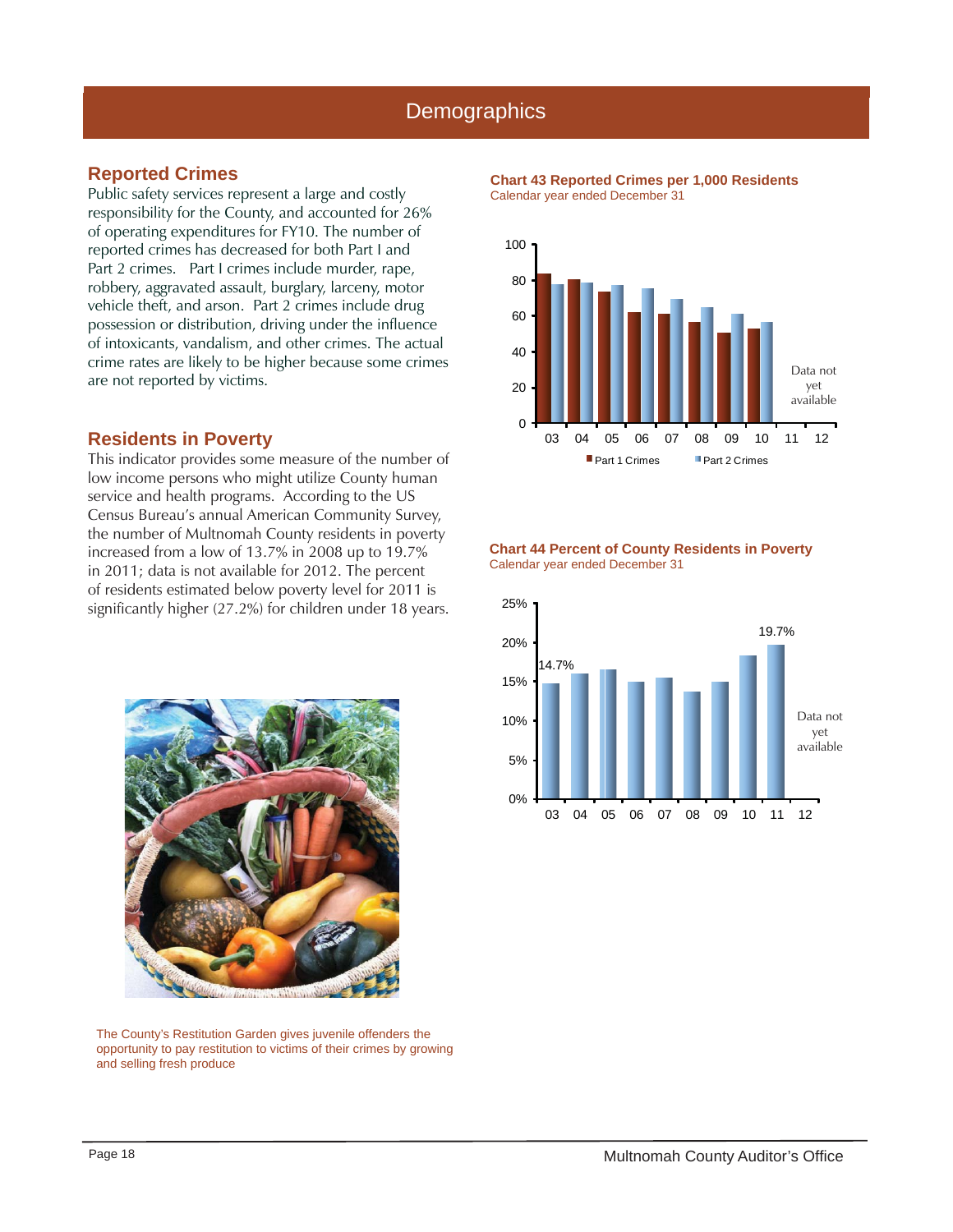### **FY03**

- Voters approved 3-year temporary personal income tax (ITAX)
- \$15.6 million mid-year budget cut
- November 2002 voters approved a 5 year local option Library Levy

### **FY04**

- First year of ITAX, \$66.9 million to schools and \$33.2 million to County
- New Hillsdale Library opened

### **FY05**

- \$25 million Oregon Transportation Investment Act awarded for County bridges
- Second year of ITAX, \$96 million to schools, \$34.2 million to County
- Construction of Wapato Jail completed
- Departments of County Management and Community Services created

#### **FY06**

- Transfer 50 miles of County roads to Gresham
- Third year of ITAX, \$84.8 million to schools, \$36.1 million to County
- November 2006 voters approved a local option levy of \$.89 per \$1,000 of assessed value for the libraries

#### **FY07**

- Remaining ITAX collections, \$8.3 million to schools, \$7.7 million to County
- \$6.4 million one-time-only to schools

#### **FY08**

- Remaining ITAX collections, \$3.7 million to schools, \$2.9 million to County
	- million with an economic gain of \$5.3 million
- Sauvie Island Bridge opened to traffic in June 2008. Total cost of the bridge was \$45.7 million
- Sale of Edgefield property for \$14.2 million

#### **FY09**

• The County transfers \$24 million from the General Fund to retire debt related to County buildings and pay off other debt issues

#### **FY10**

• Refund series 1999 General Obligation Bonds \$49.7 million with an economic gain of \$5.3 million

- Issued \$9.8 million in Full Faith and Credit Obligations to replace the County's data center, telephone enhancements, and other projects
- Capital lease obligation reduced due to the \$9.8 million of the 1998 capital lease obligation paid
- Received \$8.8 million for the Portland Development Commission to be used for the Downtown Courthouse Hawthorne Bridge ramp relocation project

### **FY11**

- The \$19 million per year Vehicle Registration Fee began, and will be in place for 20 years to provide resources for construction and subsequent debt service requirements for the Sellwood Bridge.
- The County issued \$15 million in Full Faith and Credit bonds to finance the construction of the new East County Courthouse.
- On November 2, 2010, voters approved a five year local option levy to keep the Oregon History Library and Museum open to the public.

### **FY12**

- Reorganized Department of County Management and Chief Operating Officer functions and created the Department of County Assets.
- The project to replace the Sellwood Bridge began construction in late FY12.
- The East County Courthouse and Data Center relocation project was completed in the spring of 2012.
- Interim financing with Taxable Non-revolving Credit Facility to help finance the construction of the Sellwood Bridge. At year-end \$15 million of these bonds was outstanding.
- May 2012, voters approved a local option levy renewal at the same rate as the expiring five-year for the County's libraries.

#### **Subsequent Events**

- November 2012, voters approved the formation of a Library District with a permanent rate for property taxes. The County will continue to operate the libraries through an intergovernmental agreement with the Library District. FY014 will be the first year of the newlyformed Multnomah County Library District.
- FY13 the County issued \$128 million in Full Faith and Credit obligations in December 2012 for the Sellwood Bridge project. With the issuance of the Full Faith and Credit Bonds, the balance on the Credit Facility Bonds was paid off.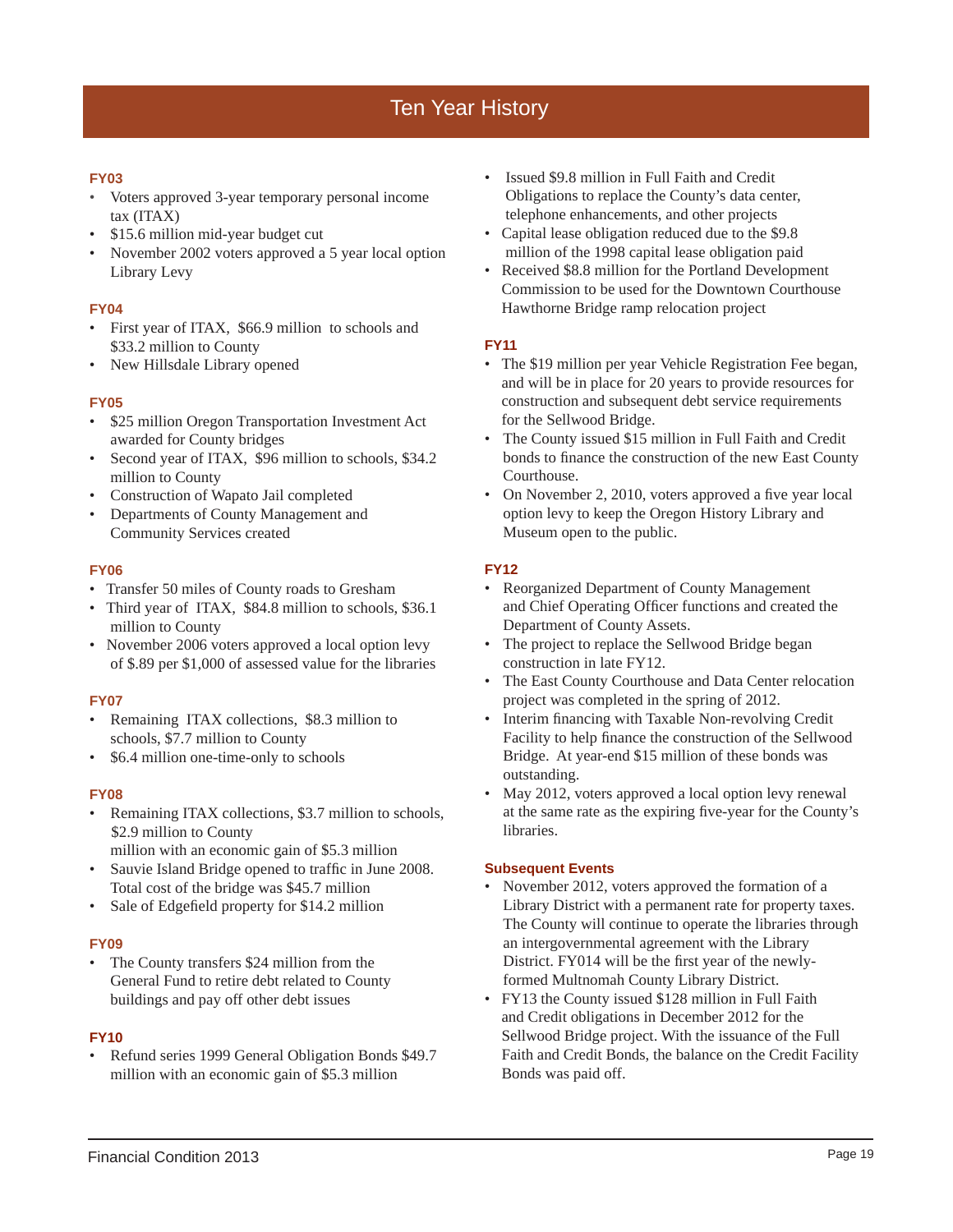## Recommendations from Prior Reports

### **1st Report – issued January 19, 1993**

- Develop a comprehensive financial policy.
- Establish benchmarks and guidelines that address
	- o Minimum reserve requirements
	- o The use of short-term revenues and reserves to finance operating expenses
	- o Compensation negotiations
	- o Capital replacement planning for the County's major assets
- Increase cash reserves in anticipation of emergencies, revenue shortfalls, or poor economic conditions
- Advocate for fewer restrictions on shared state and federal revenues to allow the Board to allocate them according to the County's particular needs
- Budget facilities management in an internal service fund and develop an estimated value of its physical assets to incorporate into its capital maintenance program.

### **2nd Report – issued May 2, 1995**

- Continue building cash reserves in compliance with the financial policy
- Discontinue County reliance on short-term serial levy revenues to fund on-going operations
- Complete the development of a regular review process for user charges to comply with the County's Financial Policy
- Continue to refine the financial policy and make it an integral part of decision-making.
- Board should advocate for changes to those elements of the collective bargaining statutes which tend to produce wage increases that exceed inflation.

### **3rd Report – issued May 6, 1997**

- Ensure that budget and finance decisions comply with the principles of the Financial Policy
- •Work with PERS to determine whether County contributions are adequate to continue reducing the unfunded liability
- Review Financial Policy after the impacts and constraints of Measure 47 are better understood.

### **6th Report – issued March 26, 2003**

- Develop formal action plan to improve the County's ability to meet short-term obligations
- Consider developing priorities for those times when a declining economy significantly affects intergovernmental revenues to determine whether lost funding will be replaced by General Fund
- Improve the County's capacity to forecast revenues.

### **10th Report – issued April 27, 2011**

- Reduce internal service fund charges to recover only costs, rather than building up reserves. Recommendation for 10% of annual spending; Federal allows 16%.
- Recommended that Board increase their awareness of and involvement in long-term financial planning by establishing a policy of addressing the infrastructure needs and OPEB funding. Board has actively addressed the infrastructure needs, not OPEB.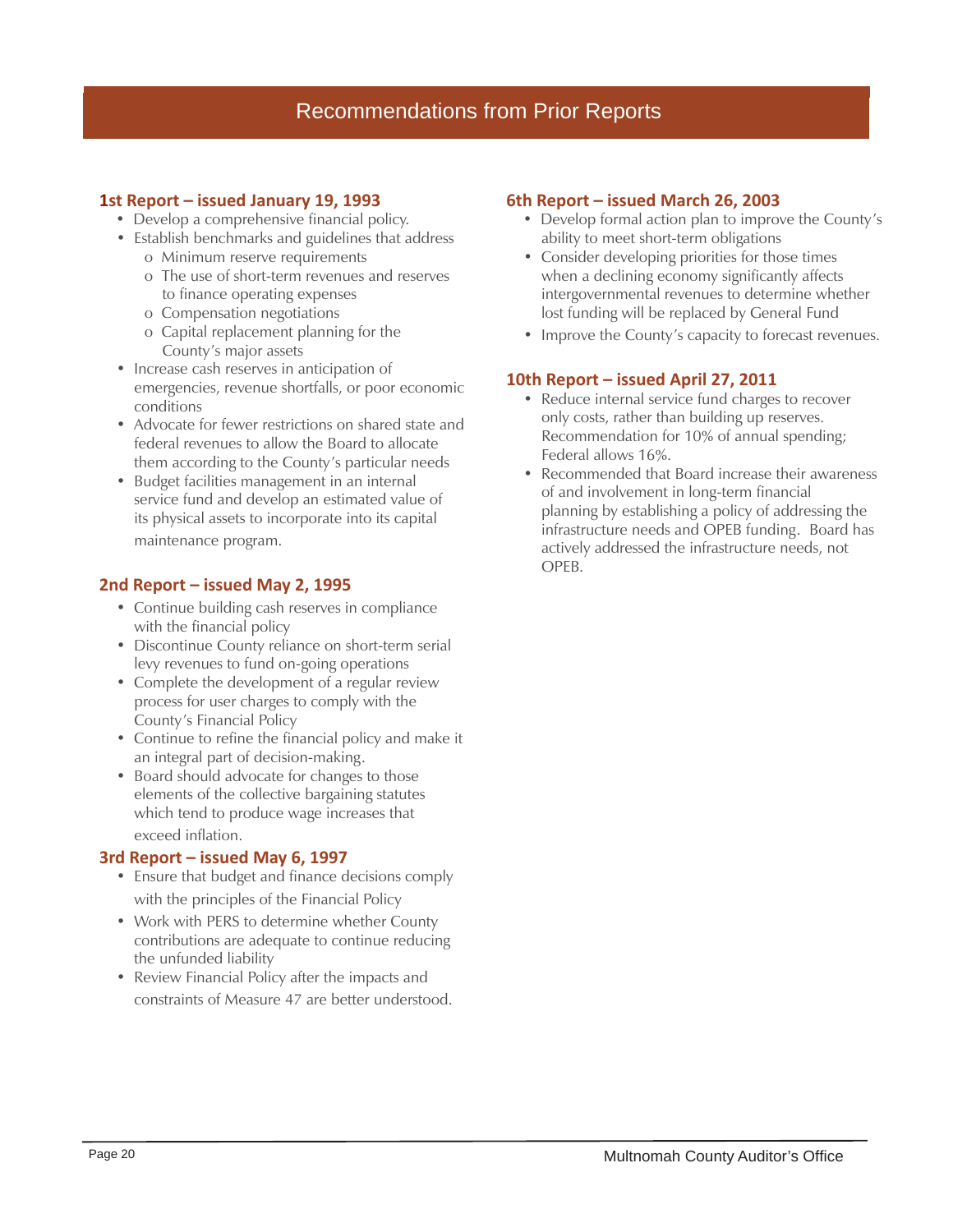### **Objecti ves, Scope, and Methodology**

The objective of this report was to evaluate the financial condition of Multnomah County using the Financial Trend Monitoring System developed by the International City and County Management Association (ICMA) and the indicators suggested by the Government Accounting Standards Board (GASB). In developing and analyzing the indicators of financial condition, we interviewed personnel in Finance and Budget and other County departments.

We conducted this performance audit in accordance with generally accepted government auditing standards. Those standards require that we plan and perform the audit to obtain sufficient, appropriate evidence to provide a reasonable basis for our findings and conclusions based on our audit objectives. We believe that the evidence obtained provides a reasonable basis for our findings and conclusions based on our audit objectives.

The prior reports covered the years FY82 through FY12 and are available on the County Auditor's web page at multco.us/auditor.

ICMA and GASB stress the importance of developing a consistent and meaningful definition of the entity being evaluated. For the purposes of this report, "the County" includes the revenues, expenditures, and activities covered by the General Fund, Special Revenue Funds, and Debt Service Funds.

Excluded are Capital Projects, Internal Services, Enterprise, and Fiduciary Funds. However, we did include the Behavioral Health Managed Care Fund, which is an Enterprise Fund, because it is an integral part of mental health and addiction services provided by the County. We also excluded revenues collected for and turned over to other governments, and internal revenues and spending that are duplicated in financial reports. For FY12, this amounted to \$27.2 million in State Motor Vehicle and Gas Tax revenues transferred to the cities of Portland, Gresham, Fairview, and Troutdale, and \$10.4 million Transit Lodging Tax collected for Metro.

Throughout this report, we included state payments to developmental disability service providers. In FY08, the state began paying community service providers directly, where in prior years these funds passed through the County. Though the County no longer receives these funds directly, the shift was an accounting change only

and did not impact services. In FY12, this amounted to \$66.8 million paid directly to DD service providers.

We expressed all indicators in constant dollars. These adjustments for inflation convert dollar amounts to the equivalent of the purchasing power of money in fiscal year ending June 30, 2012. The adjustments are based on the Portland-Salem Consumer Price Index for all urban consumers.

### **Data Sources**

We relied on the County's enterprise accounting system, budgets, Comprehensive Annual Financial Reports, and other management reports for revenues, spending, and financial health indicators.

We used published sources for most economic and demographic indicators as follows:

- County Assessor's Office: Chart 34 "Real Market Value"
- U.S. Census Bureau: Chart 35 "New Construction"
- State of Oregon Employment Division Chart 36 " Number of Businesses," Chart 37 "Unemployment Rate", Chart 38 "Jobs Provided by Employers",
- U.S. Department of Commerce, Bureau of Economic Analysis: Chart 39 "Average Annual Per Capita Income"
- Portland State Population Research Center: Chart 40 (FY03-12), and Charts 41 & 42 for population indicators by age
- Oregon Uniform Crime Reporting Law Enforcement Data System- Chart 43
- U.S. Census Bureau, American Community Survey- Chart 44 "Percent of County Residents in Poverty"

### **For More Information**

The County's financial policy is adopted and published annually in its adopted budget. The County's financial statements and budget can be accessed at www.multco.us .

Additional economic information can be obtained through the State of Oregon for the State Employment Department at www.qualityinfo.org or the Office of Economic analysis at www.oregon.gov/DAS/OEA.

For information about the County's property tax structure and limitations, see Tax Supervising & Conservation Commission at http://tsccmultco.com